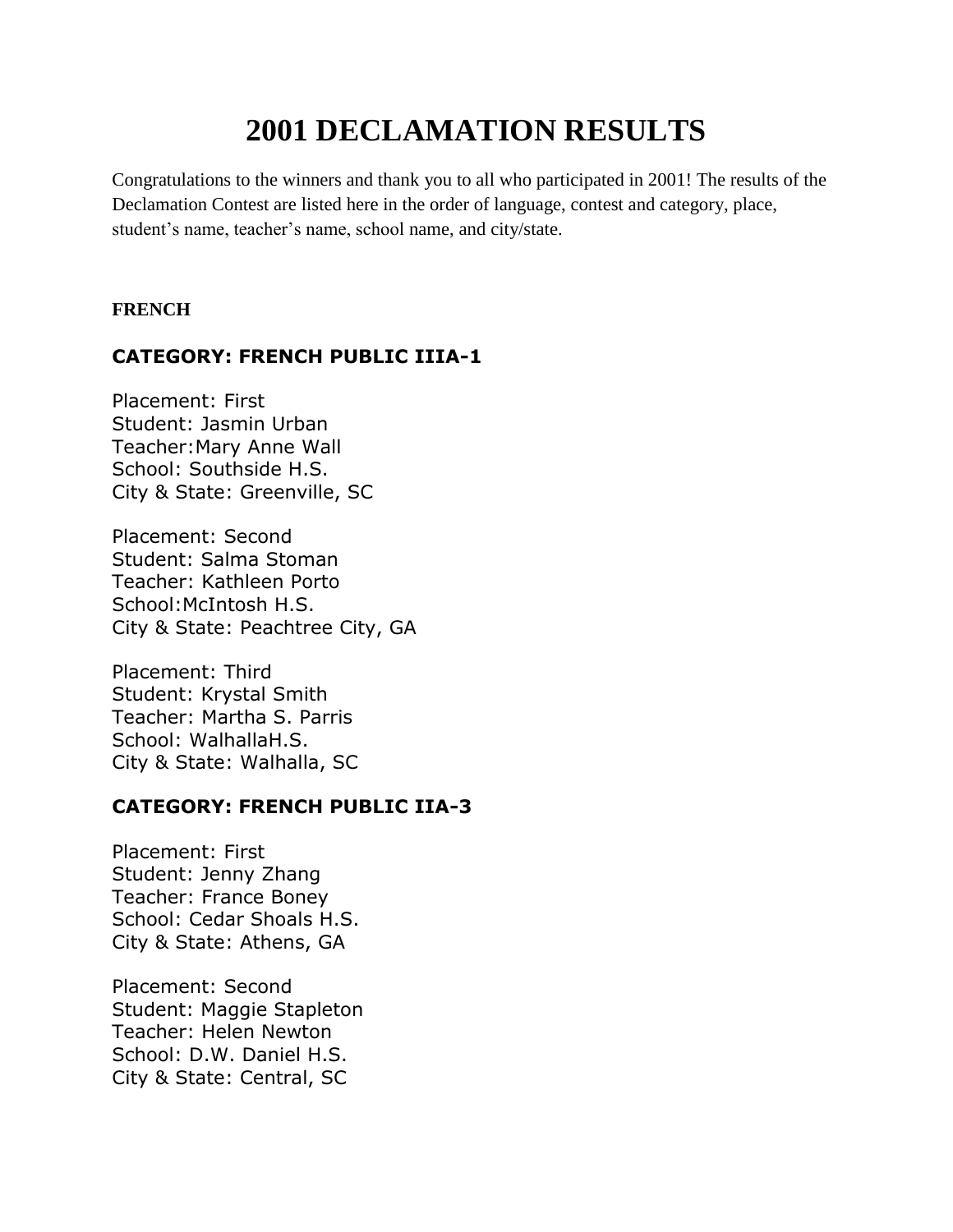Placement: Third Student:Tracy Welch Teacher: Chere White School: Starr's Mill H.S. City & State: Fayetteville, GA

# **CATEGORY: FRENCH PUBLIC IVA-1**

Placement: First Student: Jennifer Henderson Teacher: Mary Anne Wall School: Southside H.S. City & State: Greenville, SC

Placement: Second Student: Simone ellertson Teacher: France Boney School: Cedar Shoals H.S. City & State: Athens, GA

Placement: Third Student: Julia Doolittle Teacher: Mrs. Helene J. Robinson School: Southside H.S. City & State: Greenville,SC

## **CATEGORY: FRENCH PUBLIC IIA-1**

Placement: First Student: Joel Phillips Teacher: Patsy P. Wilson School: HIghlands H.S. City & State: Highlands, NC

Placement: Second Student: Natalie Akstein Teacher: Susan G. Jackson School: McIntosh H.S. City & State: Peachtree City, GA

Placement: Third Student: Joel Pelfrey Teacher: Marth S. Parris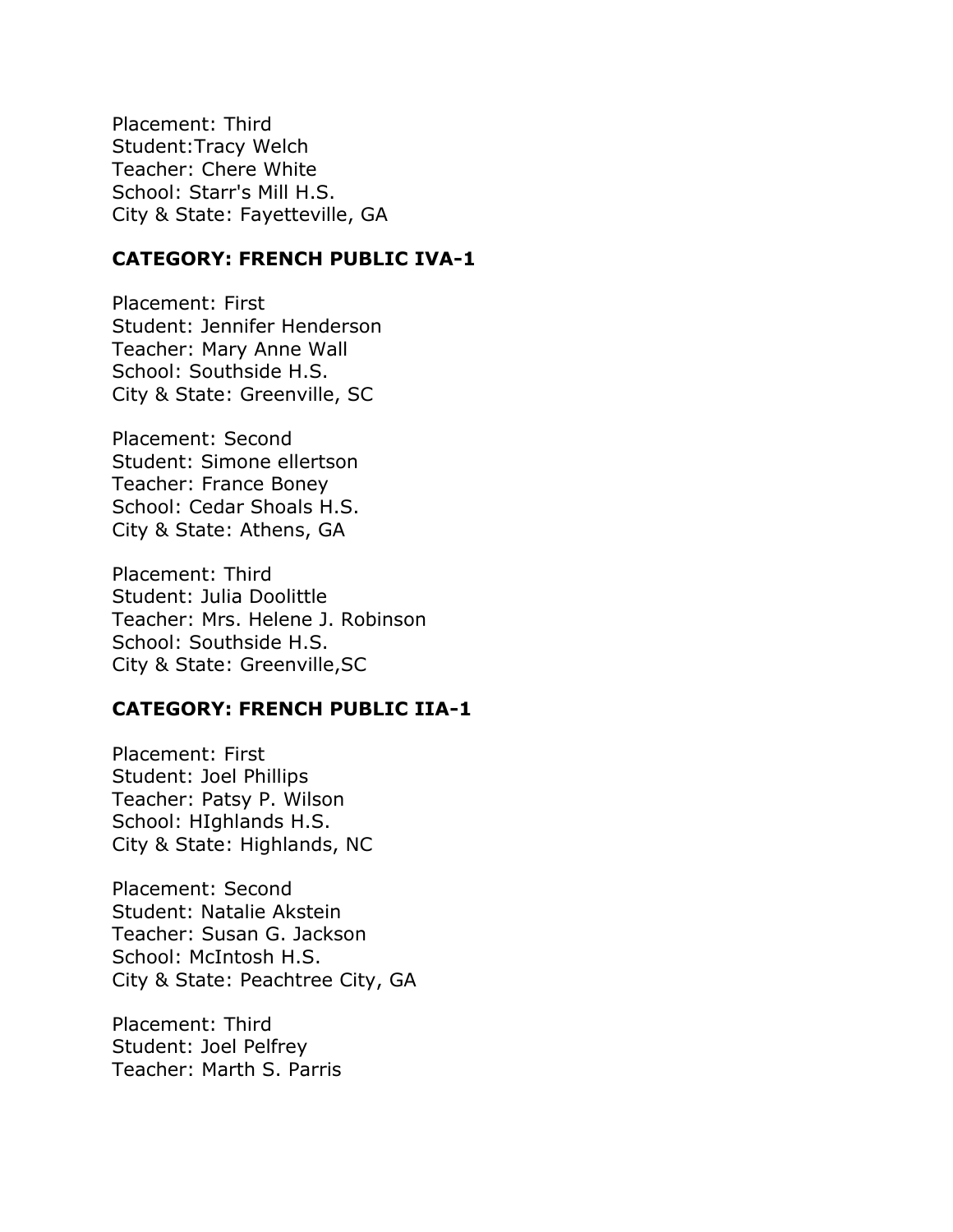School: Walhalla H.S. City & State: Walhalla, SC

## **CATEGORY: FRENCH PUBLIC IA-2**

Placement: First Student: Ali Benson Teacher: Chere White School: Starr's Mill H.S. City & State: Fayetteville, GA

Placement: Second Student: Mary Hayes Teacher: Helen Newton School: D.W. Daniel H.s. City & State: Central, SC

Placement: Third Student: Katy Betz Teacher: Patsy Wilson School: Highlands H.S. City & State: Highlands, NC

#### **CATEGORY: FRENCH PUBLIC IIA-2**

Placement: First Student: Luis Rivas Teacher: France Boney School: Cedar Shoals H.S. City & State: Athens, GA

Placement: Second Student: Shital Patel Teacher: Mary Anne Wall School: Southside H.S. City & State: Greenville, SC

Placement: Third Student: Nicole Heck Teacher: Martha Parris School: Walhalla H.S. City & State: Walhalla, SC

## **CATEGORY: FRENCH PUBLIC IIIA-2**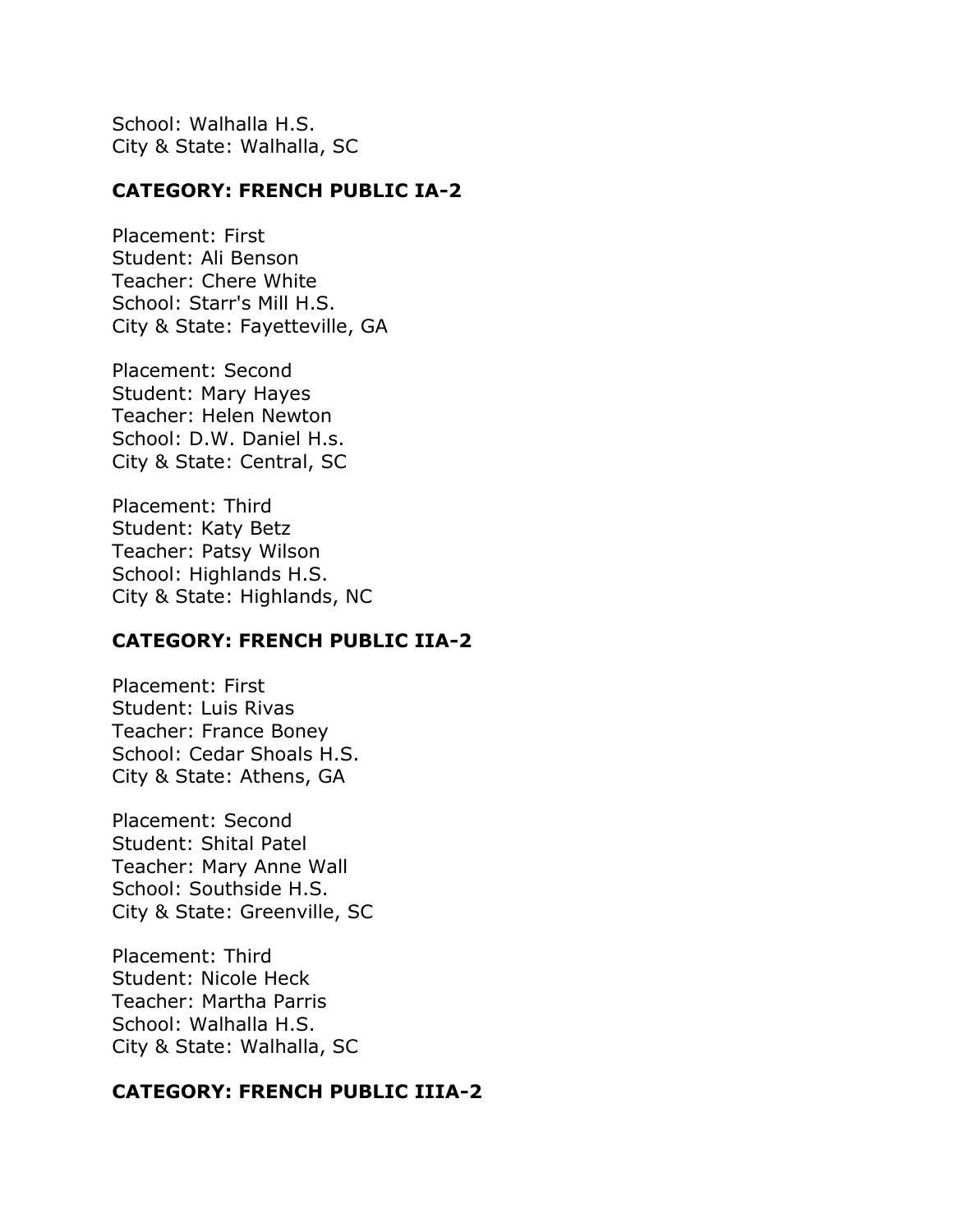Placement: First Student: Doyon Chung Teacher: France Boney School: Cedar Shoals H.S. City & State: Athens, GA

Placement: Second Student: Deanna Henderson Teacher: Marie Scott School: Starr's Mill H.S. City & State: Fayetteville, GA

Placement: Third Student: Trina Walker Teacher: Lilease W. Hall School: Columbia H.S. City & State: Columbia, SC

## **CATEGORY: FRENCH PUBLIC IA-1**

Placement: First Student: Raschell Morrow Teacher: H. A. Caudle, Jr. School: A.R. Johnson H.S. City & State: Augusta, GA

Placement: Second Student: Stacy Mize Teacher: Helene Robinson School: Southside H.S. City & State: Greenville, SC

Placement: Third Student: Julian Ulbrich Teacher: Susan Jackson School: McIntosh H.S. City & State: Peachtree City, GA

## **CATEGORY: FRENCH PUBLIC IIIA-3**

Placement: First Student: Boris Alexeev Teacher: France Boney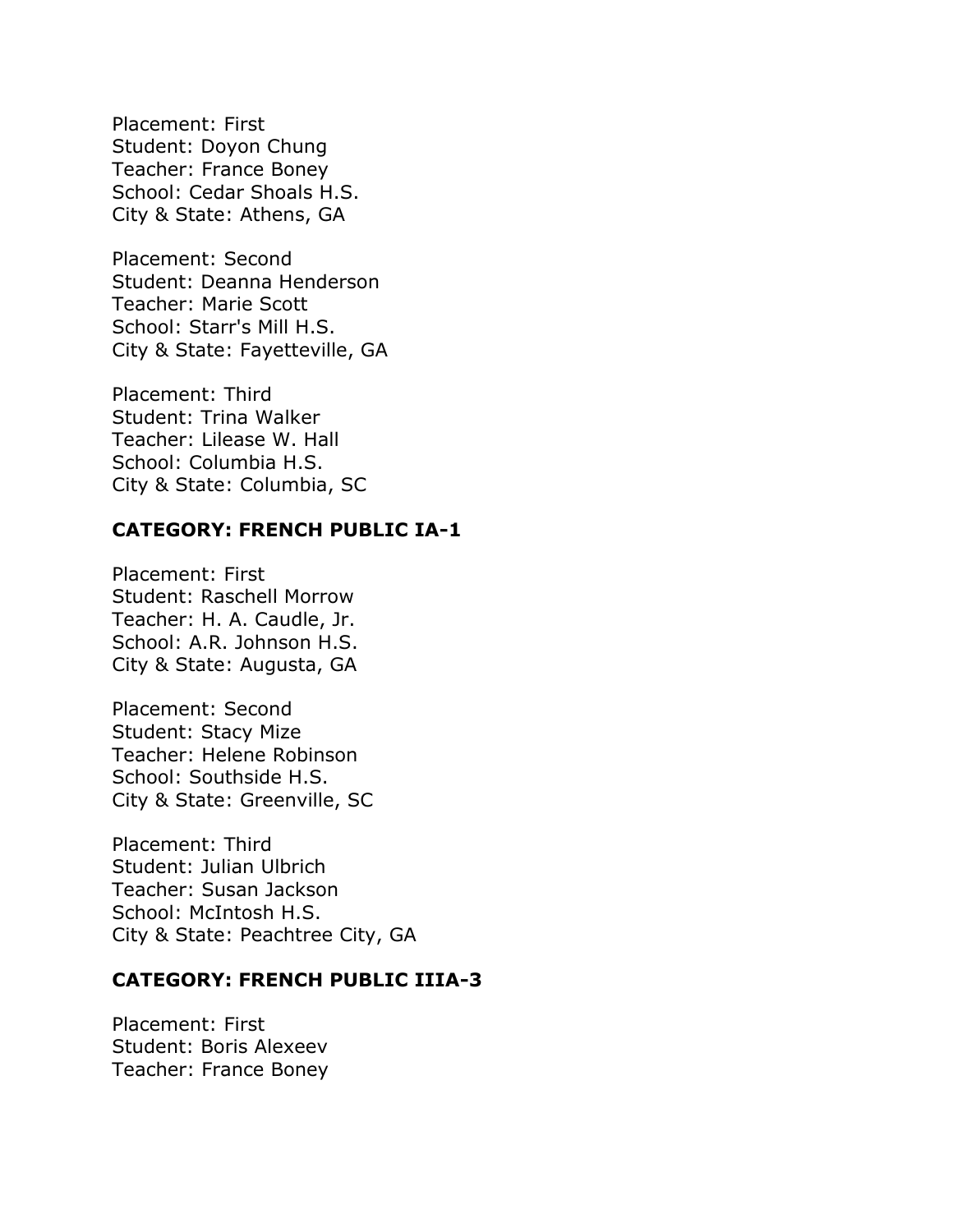School: Cedar Shoals H.S. City & State: Athens, GA

Placement: Second Student: Mary Maloney Teacher: Helen Newton School: D.W. Daniel H.S. City & State: Central, SC

Placement: Third Student: Tiffany Hinson Teacher: Marie Scott School: Starr's Mill H.S. City & State:Fayetteville, GA

## **CATEGORY: FRENCH PUBLIC IVA-2**

Placement: First Student: Katharina Huget Teacher: Timothy Murphy School: Seneca H.S. City & State: Seneca, SC

Placement: Second Student: Melanie Dolinar Teacher: Helene Robinson School: Southside H.S. City & State: Greenville, SC

Placement: Third Student: Rashid Frihi Teacher: Martha parris School: Walhalla H.S. City & State: Walhalla, SC

#### **CATEGORY: FRENCH PUBLIC IB**

Placement: First Student: Selim Nehdi Teacher: Helene Robinson School: Southside H.S. City & State:Greenville, SC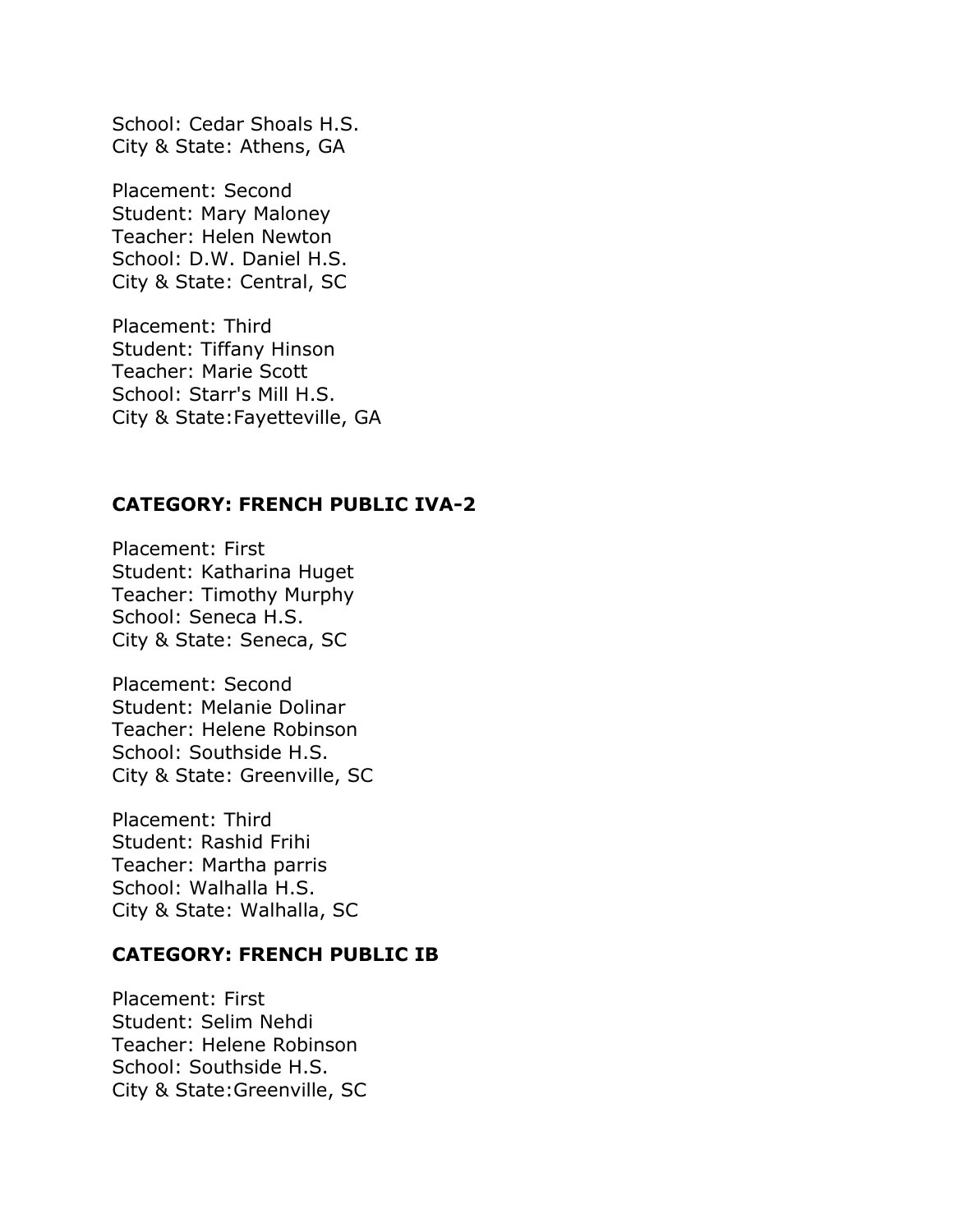Placement: Second Student: Ralisha Hedgepeth Teacher: H.A. Caudle, Jr. School: A.R. Johnson H.S. City & State: Augusta, GA

Placement: Third Student: Katie Solum Teacher: Irena Cech School: Butler H.S. City & State: Augusta, GA

# **CATEGORY: FRENCH PUBLIC IVB**

Placement: First Student: Anna Priester Teacher: Helene Robinson School: Southside H.S. City & State: Greenville, SC

Placement: Second Student: Rosa Frankhauser Teacher: Helene Robinson School: Southside H.S. City & State: Greenville, SC

Placement: Third Student: Kimberly Johnson Teacher: Helen Newton School: D.W. Daniel H.S. City & State:Central , SC

# **CATEGORY: FRENCH PUBLIC IIA-4**

Placement: First Student: Elizabeth Woodward Teacher: Helene Robinson School: Southside H.S. City & State: Greenville, SC

Placement: Second Student: Abby Culin Teacher: Helen Newton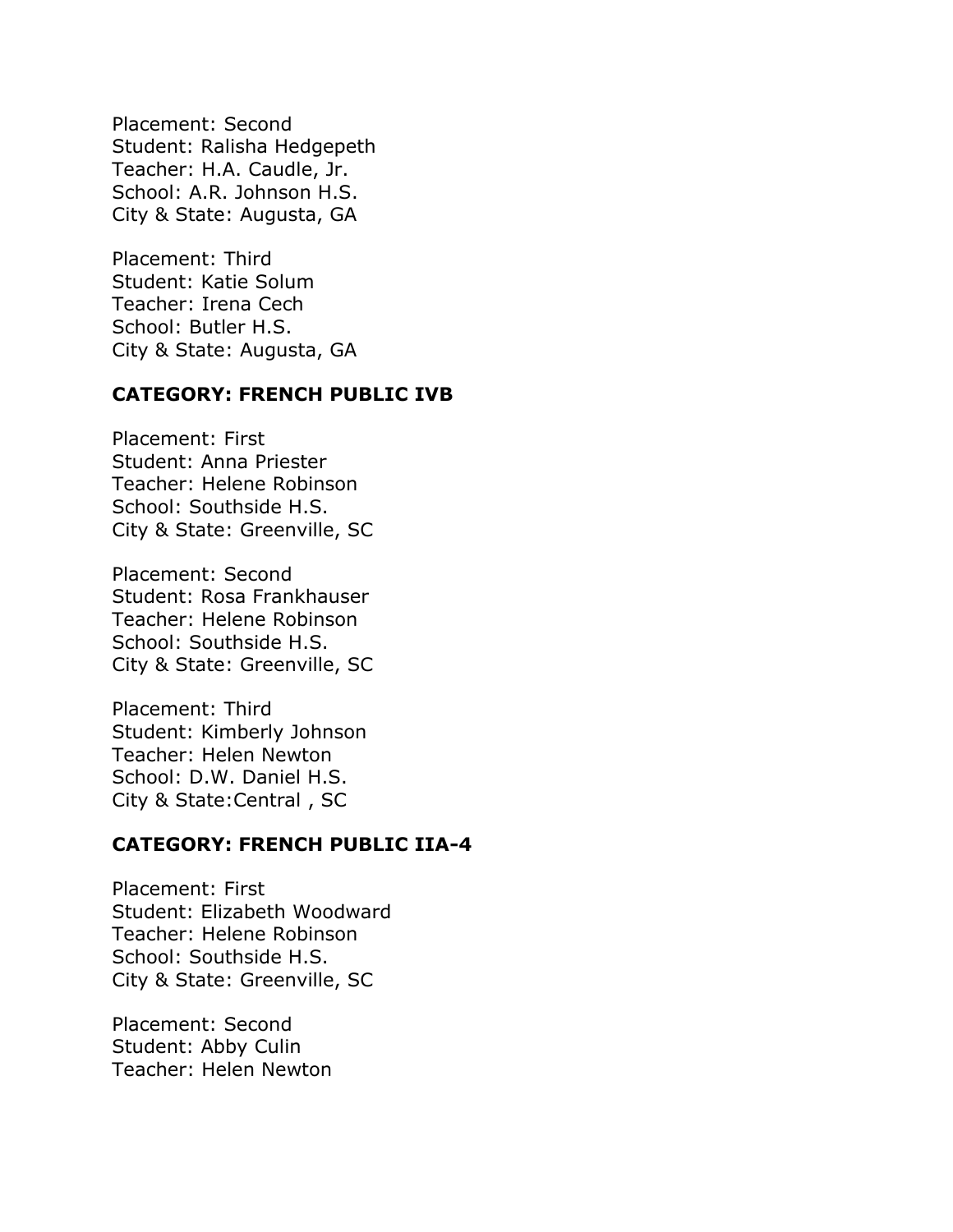School:.W. Daniel H.S. City & State: Central, SC

Placement: Third Student: Parker Baxley Teacher: Timothy Murphy School: Senenca H.S. City & State: Seneca, SC

## **CATEGORY: FRENCH PUBLIC IIIB**

Placement: First Student: Lael Adams Teacher: Helene Robinson School: Southside H.S. City & State:Greenville, SC

Placement: Second Student: Nema Adams Teacher: Helene J. Robinson School: Southside H.S. City & State: Greenville, SC

Placement: Third Student: Deborah Martini Teacher: Marie Therese Nguyen School: S.C. Governor's School City & State: Greenville, SC

## **CATEGORY: FRENCH PUBLIC IIIA-4**

Placement: First Student: Halie Morris Teacher:Emily A. Dowd School: Clarke Central H.S. City & State: Athens, GA

Placement: Second Student: Cindy Youssef Teacher:Helene Robinson School: Southside H.S. City & State: Greenville, SC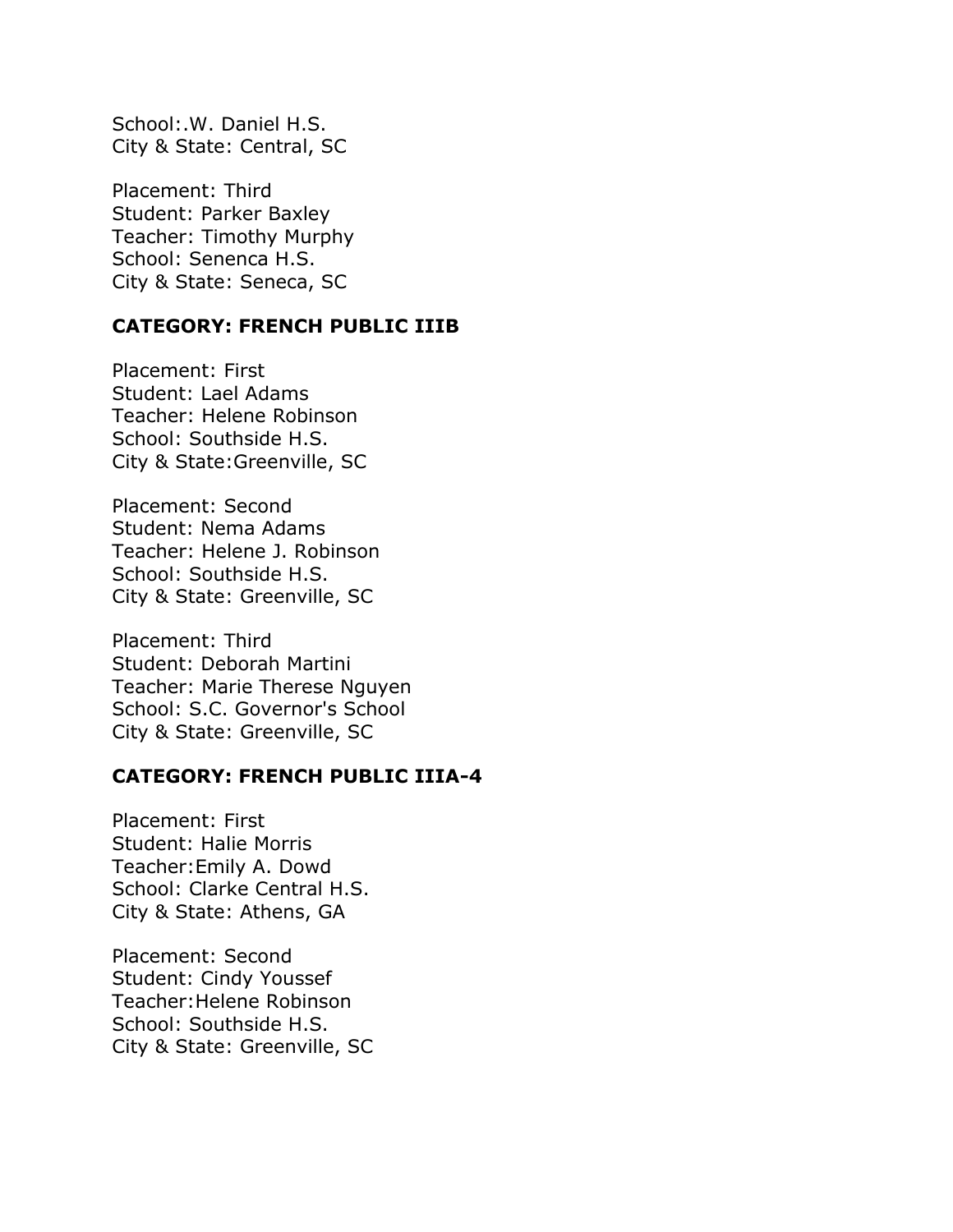Placement: Third Student: Andrew Doddy Teacher: Helen Newton School: D.W. Daniel H.S. City & State: Central, SC

## **CATEGORY: FRENCH PUBLIC IVA-3**

Placement: First Student: Christina Corcorran Teacher: France Boney School: Cedar Shoals H.S. City & State: Athens, GA

Placement: Second Student: Cassie McHone Teacher: Mary Anne Wall School: Southside H.S. City & State: Greenville, SC

Placement: Third Student: Katherine Meyers Teacher: Marie Scott School: Starr's Mill H.S. City & State: Fayetteville, GA

## **CATEGORY: FRENCH PUBLIC IIB**

Placement: First Student: Katelyn Love Teacher: Mary Anne Wall School: Southside H.S. City & State: Greenville, SC

Placement: Second Student: Woo Chong Teacher: H.A. Caudle, Jr. School: A.R. Johnson H.S. City & State: Augusta, GA

Placement: Third Student: No award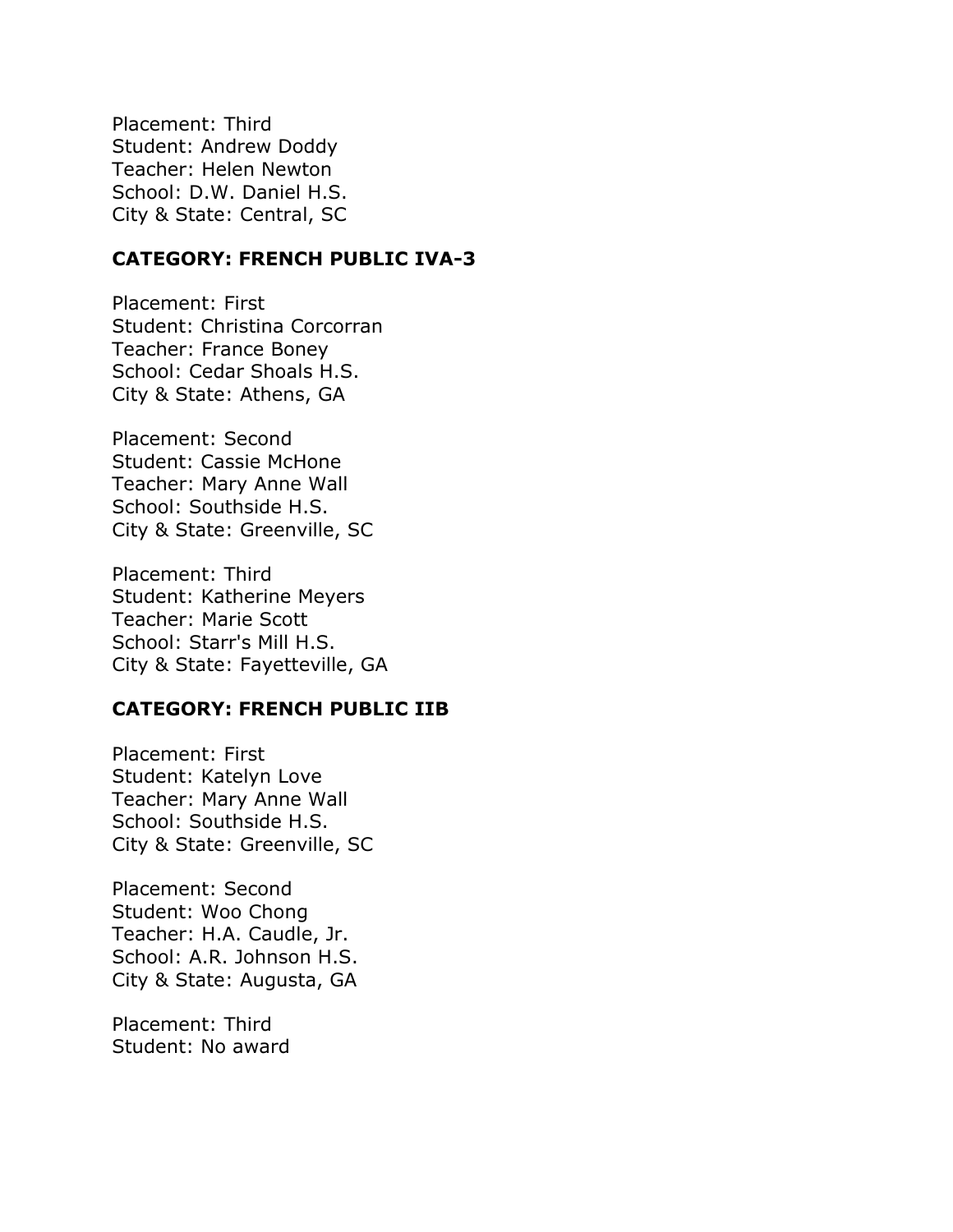#### **GERMAN**

#### **CATEGORY: GERMAN PUBLIC IA**

Placement: First Student:Christina Hagan Teacher: Marie Therese Nguyen School: S.C. Governor's School City & State: Greenville, SC

Placement: Second Student: Eliza Bagwell Teacher: Kathleen Dickel School: D.W. Daniel H.S. City & State: Central, SC

Placement: Third Student: Michael Porter Teacher: Constance Witte School: D.W. Daniel H.S. City & State: Central, SC

#### **CATEGORY: GERMAN PUBLIC IIA-2**

Placement: First Student: Emily Leylek Teacher: Kathleen Dickel School: D.W. Daniel H.S. City & State: Central, SC

Placement: Second Student: Jesse Yang Teacher: Marie Therese Nguyen School: S.C. Governor's School City & State: Greenville, SC

Placement: Third Student: No award

#### **CATEGORY: GERMAN PUBLIC IIIB**

Placement: First Student: Sarah Plyer Teacher: Marie Therese Nguyen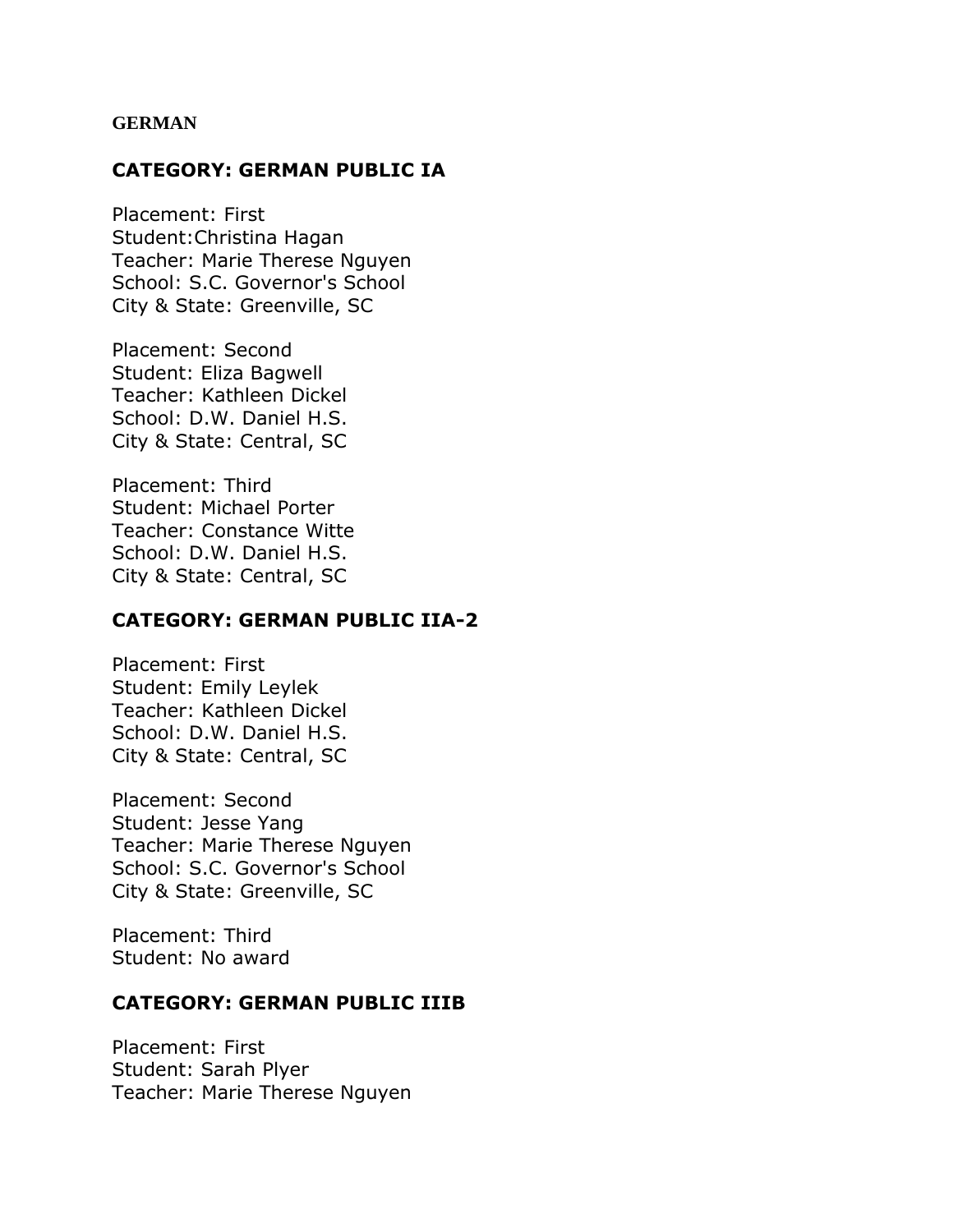School: S.C. Governor's School City & State: Greenville, SC

Placement: Second Student: Jeremy Vander Koyff Teacher: Lisa Cornick School:Southside H.S. City & State:Greenville, SC

Placement: Third Student: Marcus Killermann-Leach Teacher: Kathleen Dickel School: D.W. Dainel H.S. City & State:Central, SC

#### **CATEGORY: GERMAN PUBLIC IVB**

Placement: First Student: Kate Turner Teacher: Lisa Cornick School: Southside H.S. City & State: Greenville, SC

Placement: Second Student: Jamie Ballada Teacher: Polly Kichefski School: McIntosh H.S. City & State: Peachtree City, GA

Placement: Third Student: Doyl Dickel Teacher: Kathleen Dickel School: D.W. Daniel H.S. City & State: Central, SC

## **CATEGORY: GERMAN PUBLIC 1B**

Placement: First Student: Whitney Williams Teacher: Emily Fluhrer School: Southside H.S. City & State: Greenville, SC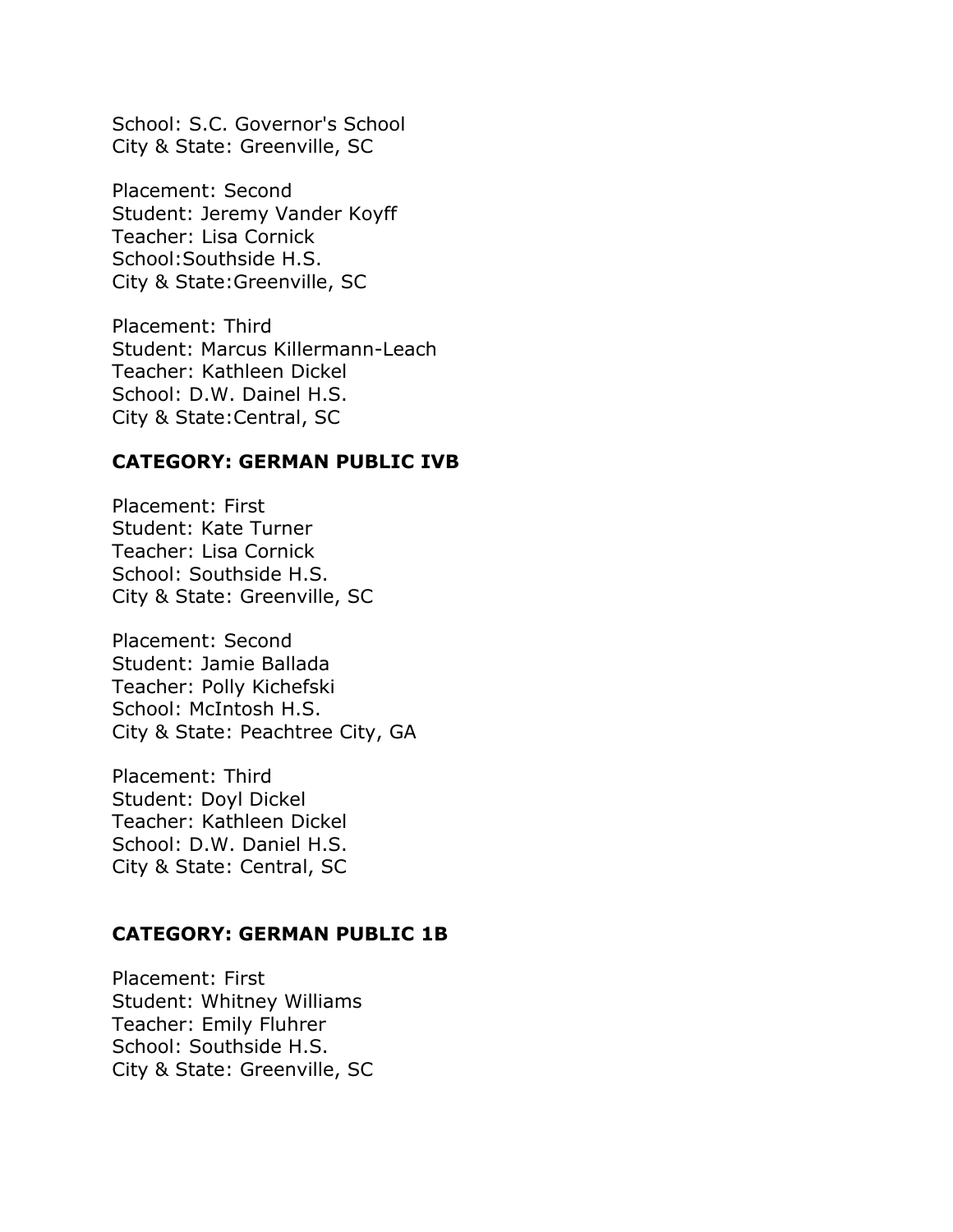Placement: Second Student: Natashia Bailey Teacher: Rick Cushman School: Butler H.S. City & State: Augusta, GA

Placement: Third Student: No award

# **CATEGORY: GERMAN PUBLIC IIB**

Placement: First Student: Paige Gibson Teacher: Kathleen Dickel School: D.W. Daniel H.S. City & State: Central, SC

Placement: Second Student: Paul McKenney Teacher: Lisa Cornick School: Southside H.S. City & State: Greenville, SC

Placement: Third Student: Hans Waldenmaier Teacher: Lisa Cornick School: Southside H.S. City & State: Greenville, SC

## **CATEGORY: GERMAN PUBLIC IVA-1**

Placement: First Student: Anna Steadings Teacher:Kathleen Dickel School: D.W. Daniel H.S. City & State:Central, SC

Placement: Second Student: David Nelson Teacher: Lisa Cornick School: Southside H.S. City & State:Greenville, SC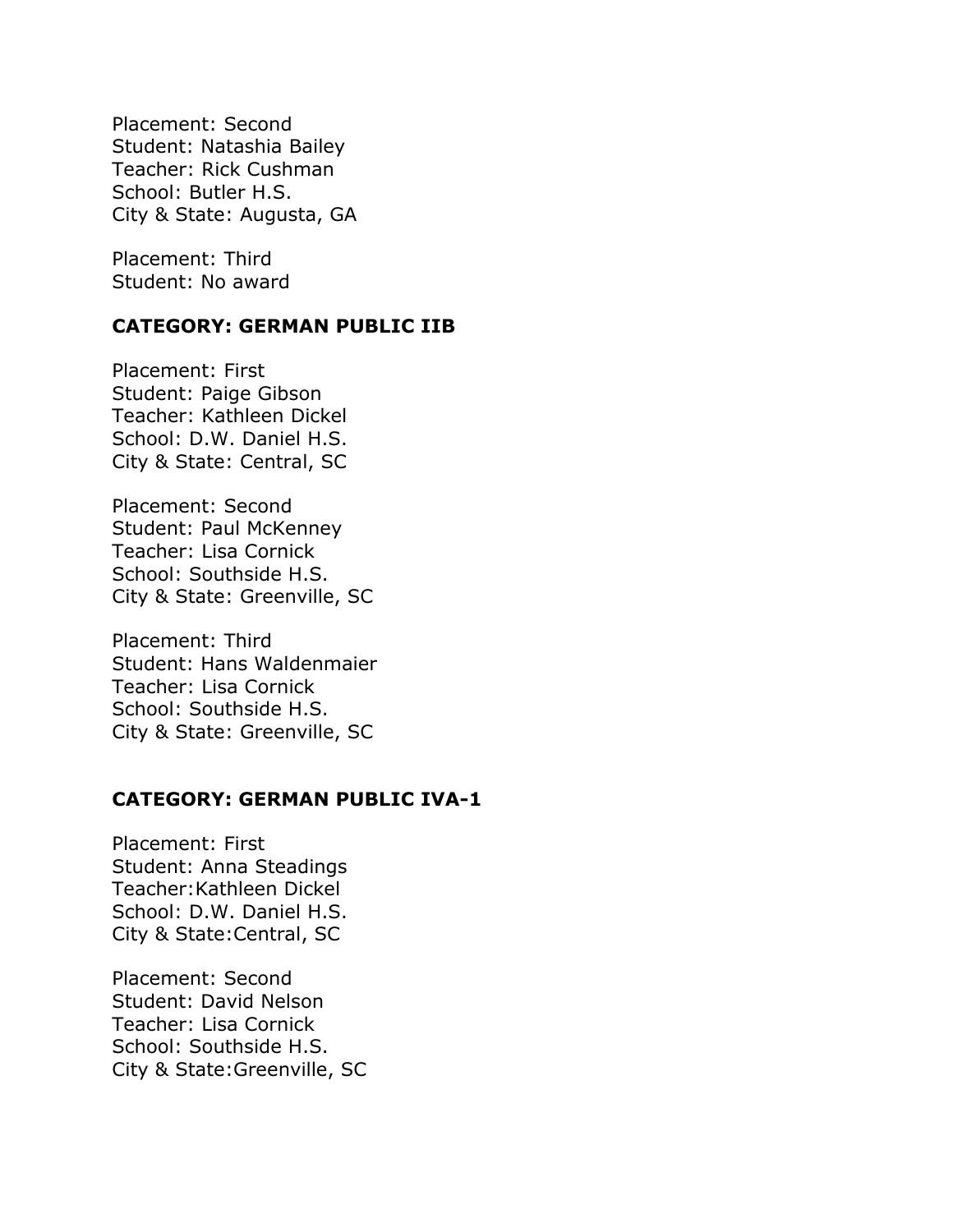Placement: Third Student: Rondey Smalls Teacher: Emily Fluhrer School: Southside H.S. City & State:Greenville, SC

## **CATEGORY: GERMAN PUBLIC IIA-1**

Placement: First Student:Ashlee Cain Teacher: Lisa Cornick School: Southside H.S. City & State: Greenville, SC

Placement: Second Student: Tom Wyatt Teacher: Kevin Keough School: McIntosh H.S. City & State: Peachtree City, GA

Placement: Third Student:Mariam Heavner Teacher: Kathleen Dickel School: D.W. Daniel H.S. City & State: Central, SC

## **CATEGORY: GERMAN PUBLIC IVA-2**

Placement: First Student: Ursula Magura Teacher: Therese Nguyen School: SC Governor's School City & State:Greenville, SC

Placement: Second Student: Andrew White Teacher: Lisa Cornick School: Southside H.S. City & State:Greenville, SC

Placement: Third Student: Frank Rodgers Teacher: Kathleen Dickel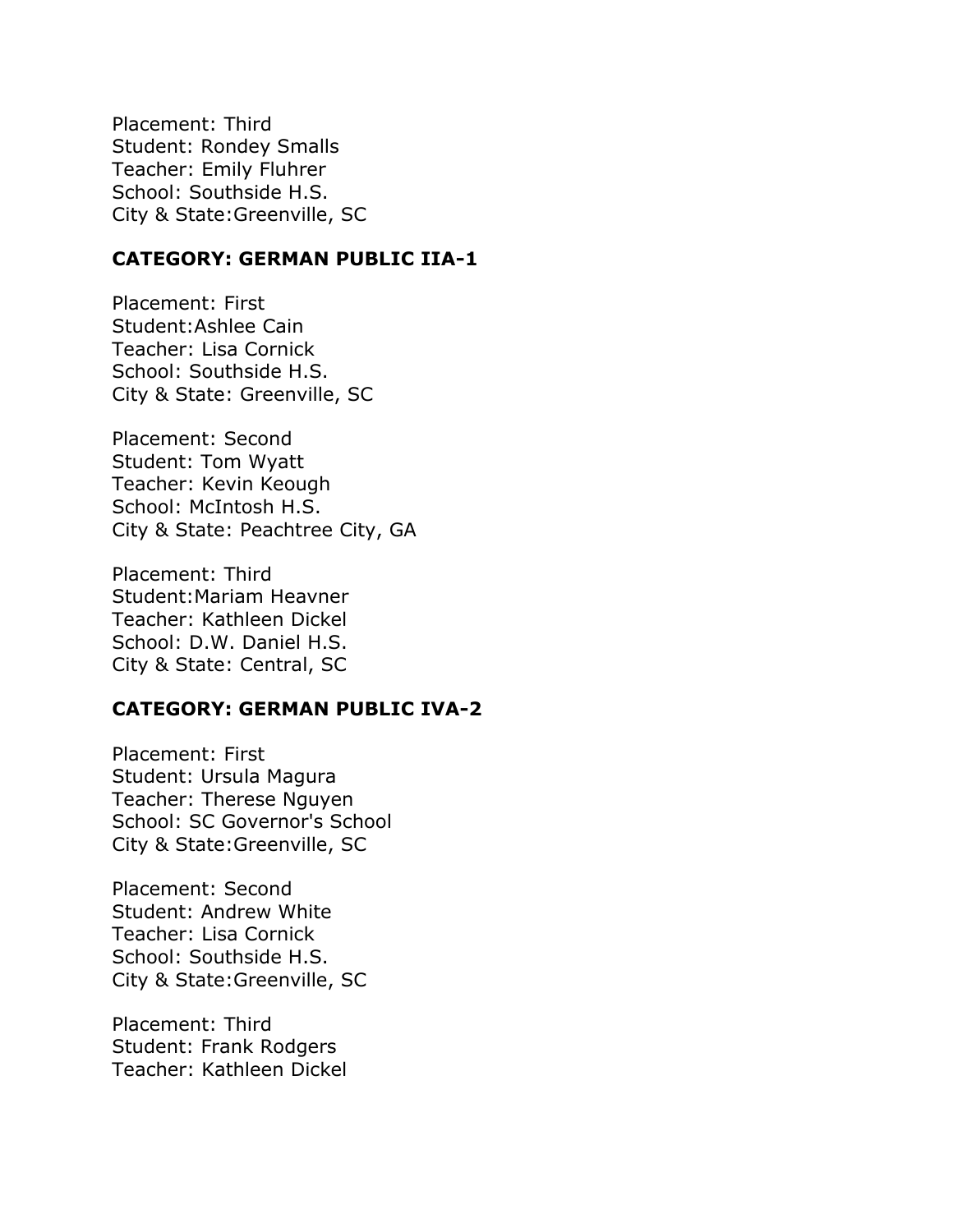School: D.W. Daniel H.S. City & State: Central, SC

## **GERMAN PUBLIC IIIA**

Placement: First Student: Aaron Yarbrough Teacher: Kathleen Dickel School: D.W. Daniel H.S. City & State: Central, SC

Placement: Second Student: Alan Rusnak Teacher: Kathleen Dickel School: D.W. Daniel H.S. City & State:Central, SC

Placement: Third Student: Julian Ulbrich Teacher: Kevin Keough School: McIntosh H.S. City & State: Peachtree City, GA

# **CATEGORY: GERMAN PRIVATE IIIB**

Placement: First Student: Derek Long Teacher: Sarah E. Roda School: Spartanburg Day School City & State: Spartanburg, SC

Placement: Second Student: No Award

Placement: Third Student: Melissa Clevenger Teacher: Sarah Roda School: Spartanburg Day School City & State: Spartanburg, SC

## **CATEGORY: GERMAN PRIVATE IA**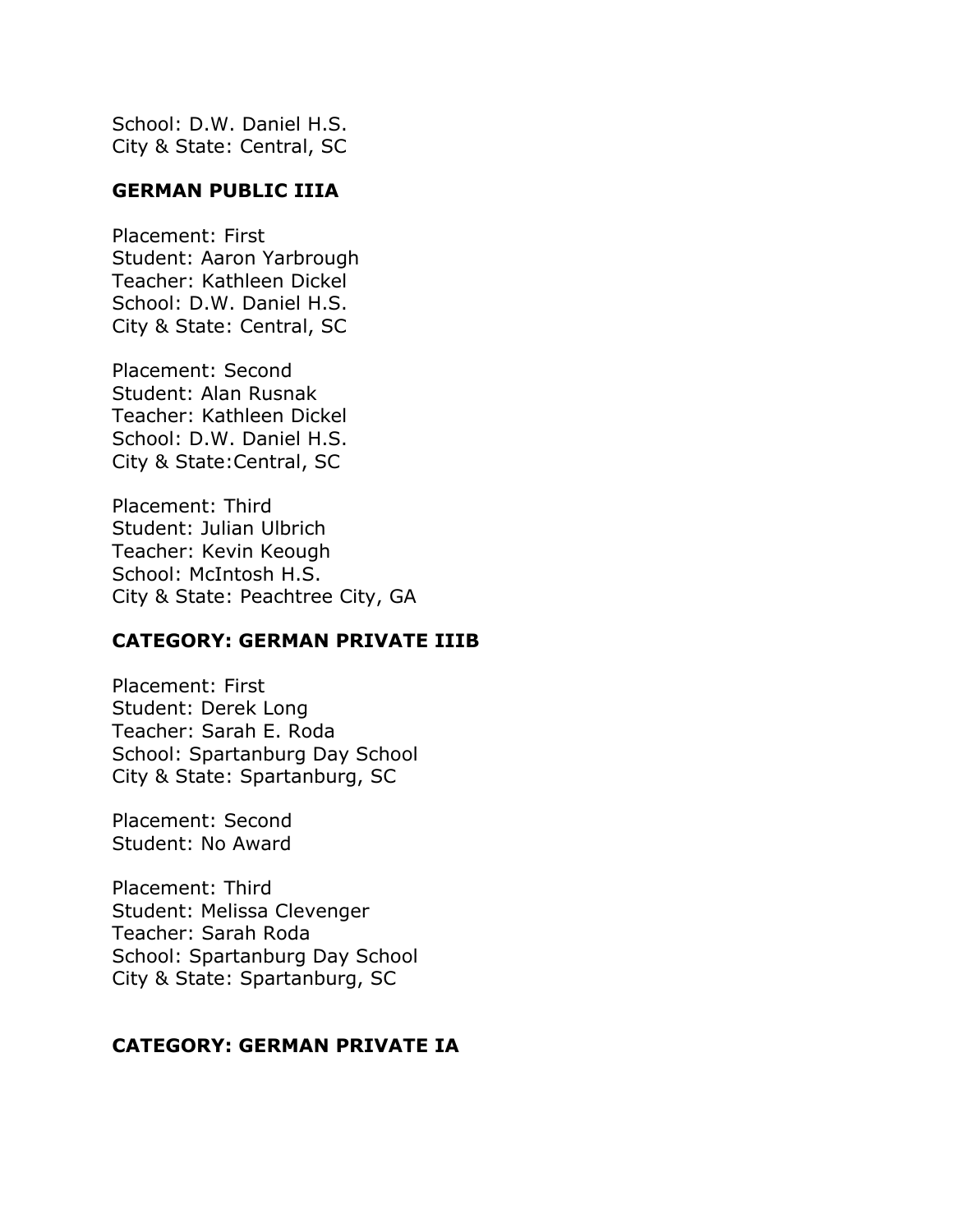Placement: First Student: William Calhoun Teacher: Sarah Roda School: Spartanburg Day School City & State: Spartanburg, SC

Placement: Second Student:No award

Placement: Third Student: No award

# **CATEGORY: GERMAN PRIVATE IIA**

Placement: First Student:Jackie Montagne Teacher: Sarah Roda School: Spartanburg Day School City & State: Spartanburg, SC

Placement: Second Student: Corey Lewson Teacher: Sarah Roda School: Spartanburg Day School City & State: Spartanburg, SC

Placement: Third Student: Ellen Cody Teacher:Michaela Claus-Nix School: The Lovett School City & State: Atlanta, GA

## **CATEGORY: GERMAN PRIVATE IIIA**

Placement: First Student: Andrew Davis Teacher: Sarah Roda School: Spartanburg Day School City & State: Spartanburg, SC

Placement: Second Student: Matthew Roberts Teacher: Sarah Roda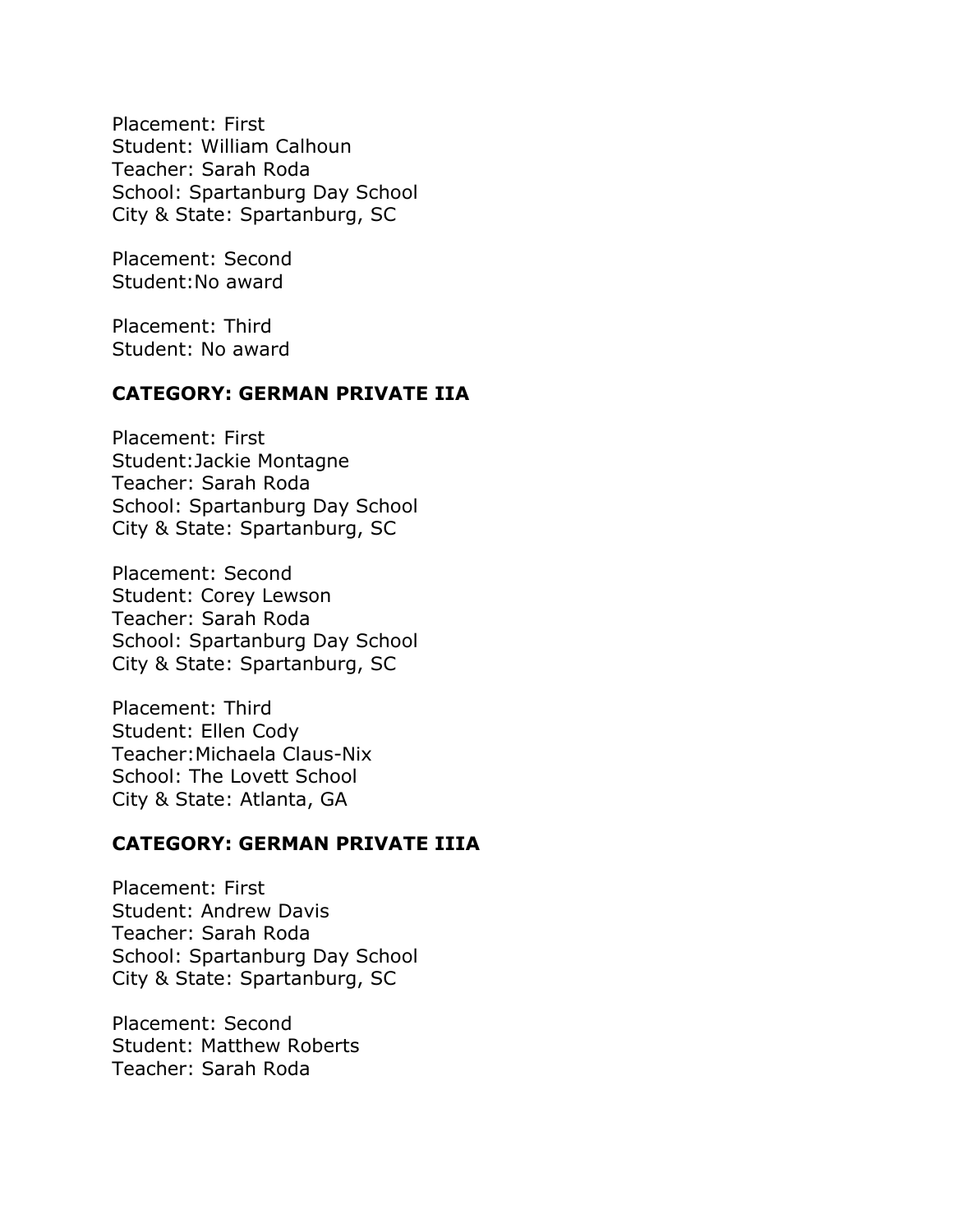School:Spartanburg Day School City & State:Spartanburg, SC

Placement: Third Student: No award

## **CATEGORY: GERMAN PRIVATE IB**

Placement: First Student: Charles Kinard Teacher: Sarah Roda School: Spartanburg Day School City & State: Spartanburg, SC

Placement: Second Student: No award

Placement: Third Student: No award

## **GERMAN PRIVATE IIB**

Placement: First Student: Chase Neely Teacher: Sarah Roda School: Spartanburg Day School City & State: Spartanburg, SC

Placement: Second Student: Brian Tomaschik Teacher: Michaela Claus-Nix School: The Lovett School City & State:Atlanta, GA

Placement: Third Student: Katie Barnett Teacher: Sarah Roda School: Spartanburg Day School City & State: Spartanburg, SC

# **GERMAN PRIVATE IVA**

Placement: First Student: No award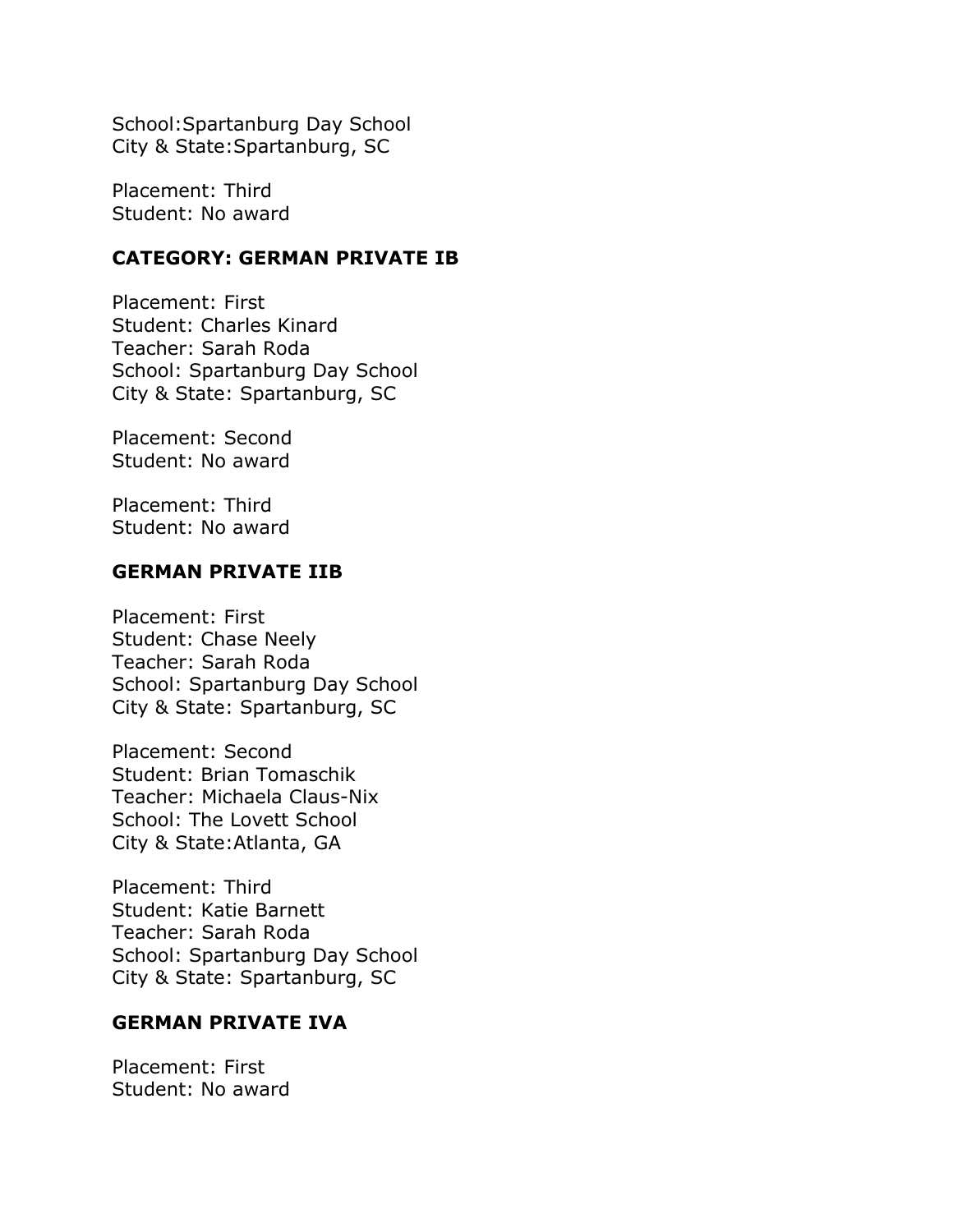Placement: Second Student: No award

Placement: Third Student: Annalee Blanton Teacher: Michaela Claus-Nix School: The Lovett School City & State: Atlanta, GA

## **GERMAN PRIVATE IVB**

Placement: First Student: Stephen Sovenyhazy Teacher: Sarah Roda School: Spartanburg Day School City & State: Spartanburg, SC

Placement: Second Student: No award

Placement: Third Student:Merianna Neely Teacher: Sarah Roda School: Spartanburg Day School City & State: Spartanburg, SC

## **CATEGORY: GERMAN NATIVE**

Placement: First Student: Jasmin Urban Teacher: Lisa Cornick School: Southside H.S. City & State: Greenville, SC

Placement: Second Student: Felina Barker Teacher: Kathleen Dickel School: D.W. Daniel H.S. City & State: Central , SC

Placement: Third Student: Alex Endert Teacher: Sarah Roda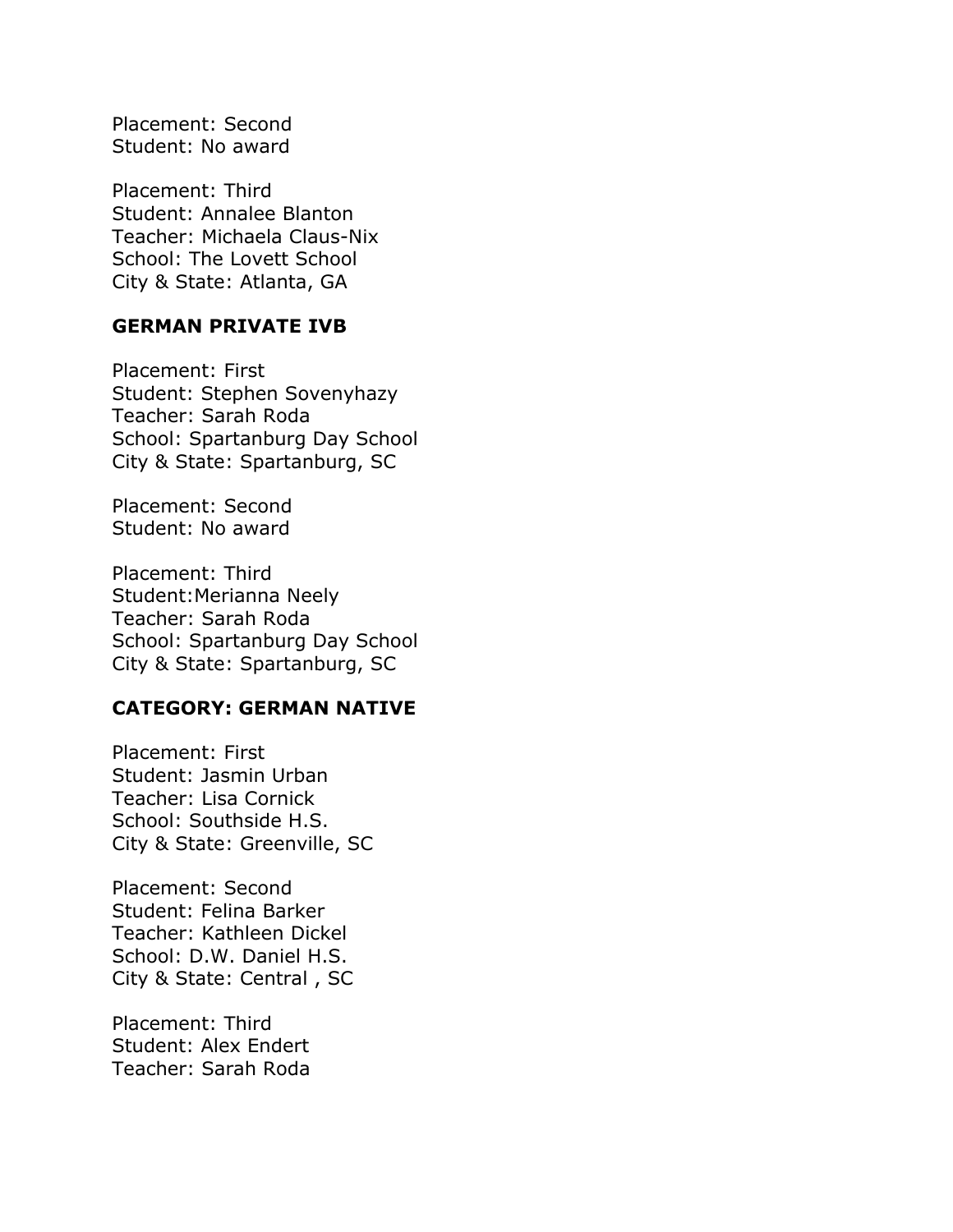School: Spartanburg Day School City & State: Spartanburg, SC

## **ITALIAN-LATIN**

# **CATEGORY: ITALIAN NATIVE**

Placement: First Student: Annalisa Chersicla Teacher:Kim White School: Butler H.S. City & State: Augusta, GA

Placement: Second Student: No award

Placement: Third Student: No award.

# **CATEGORY: LATIN PUBLIC I**

NO AWARDS

# **CATEGORY: LATIN PRIVATE I**

NO AWARDS

# **CATEGORY: LATIN PUBLIC II**

Placement: Second Student: Kirsten Jackson Teacher:France Boney School: Cedar Shoals H.S. City & State:Athens, GA

# **CATEGORY: LATIN PRIVATE II**

NO AWARDS

# **CATEGORY: LATIN PRIVATE III**

NO AWARDS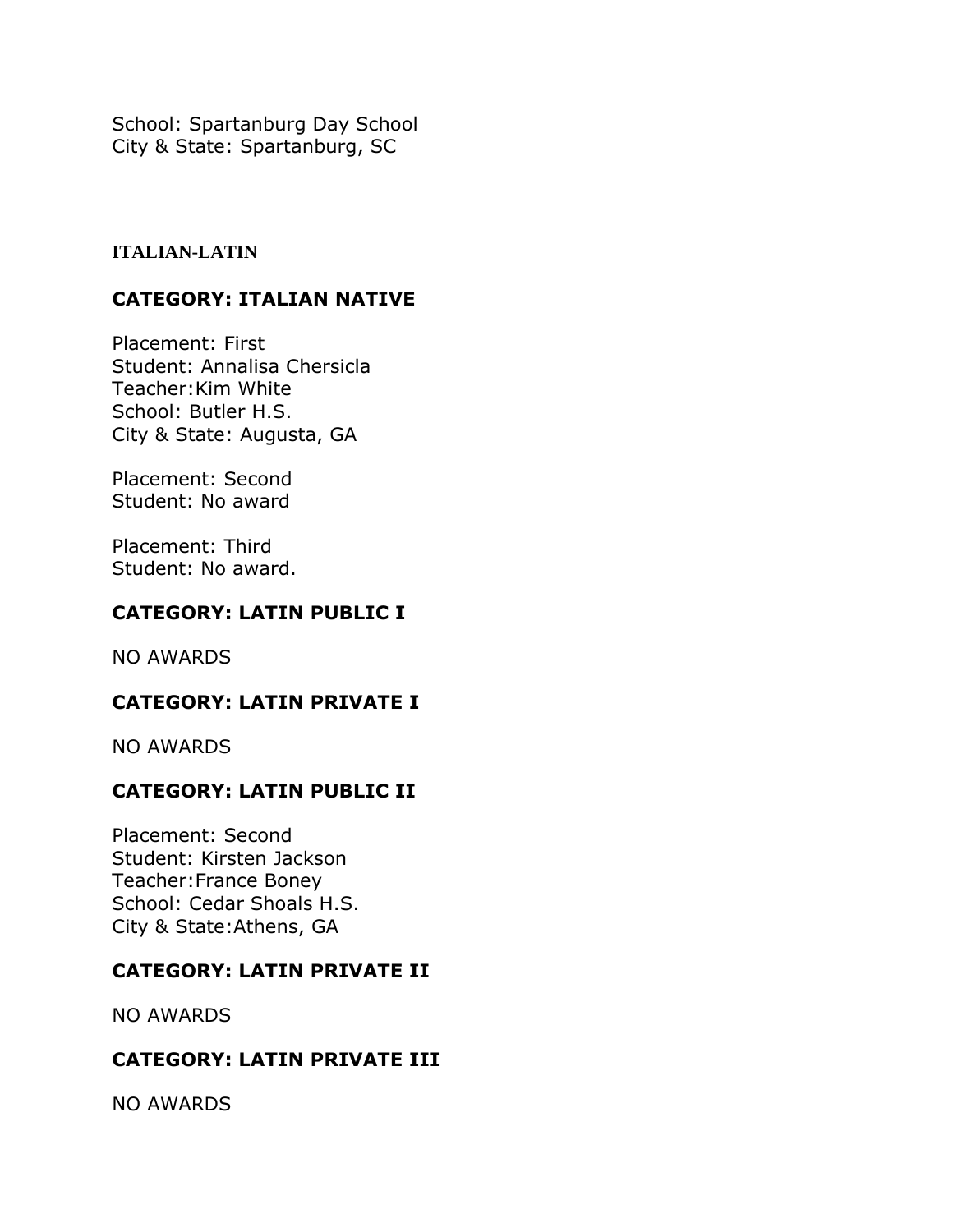#### **JAPANESE**

## **CATEGORY: JAPANESE PUBLIC IA**

Placement: First Student: Kemi Sobowale Teacher: Christine Cadorniga School: Southside H.S. City & State: Greenville, SC

Placement: Second Student: No award

Placement: Third Student: No award

# **CATEGORY: JAPANESE PUBLIC IB**

Placement: First Student: Estrada Young Teacher: Christine Cadorniga School: Southside H.S. City & State: Greenville, SC

Placement: Second Student: No award

Placement: Third Student: No award

## **CATEGORY: JAPANESE PUBLIC IIA**

Placement: First Student: Robin Bonds Teacher: Hiroko Turner School: Glenn Hills H.S. City & State:Augusta, GA

Placement: Second Student: No award

Placement: Third Student: No award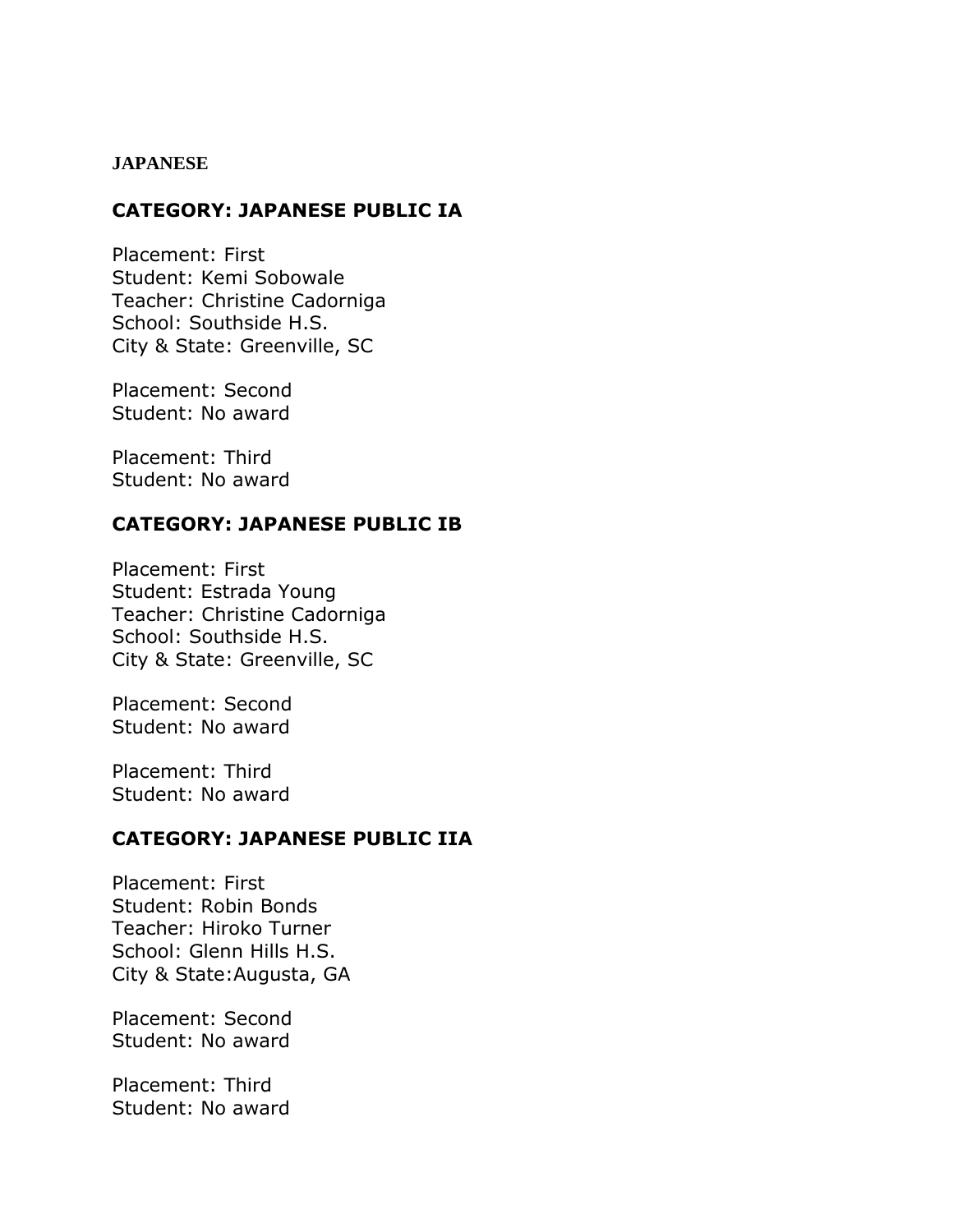# **CATEGORY: JAPANESE PUBLIC IIB**

NO AWARDS

# **CATEGORY: JAPANESE PUBLIC IVA**

NO AWARDS

# **CATEGORY: JAPANESE NATIVE**

Placement: First Student: Yumiko Blackwell Teacher: Michi Simura School: Southside H.S. City & State: Greenville, SC

Placement: Second Student: Yasuhiro Takeshita Teacher: Michi Simura School: Riverside H.S. City & State: Greer, SC

Placement: Third Student: Eriko Harada Teacher: Michi Simura School: Southside H.S. City & State: Greenville, SC

#### **SPANISH**

## **CATEGORY: SPANISH PUBLIC IVB**

Placement: First Student: Amy Barrera Teacher: Lisa Greene School: Southside H.S. City & State: Greenville, SC

Placement: Second Student: Danielle Amador Teacher:Meredith Sargent School: Southside H.S. City & State: Greenville, SC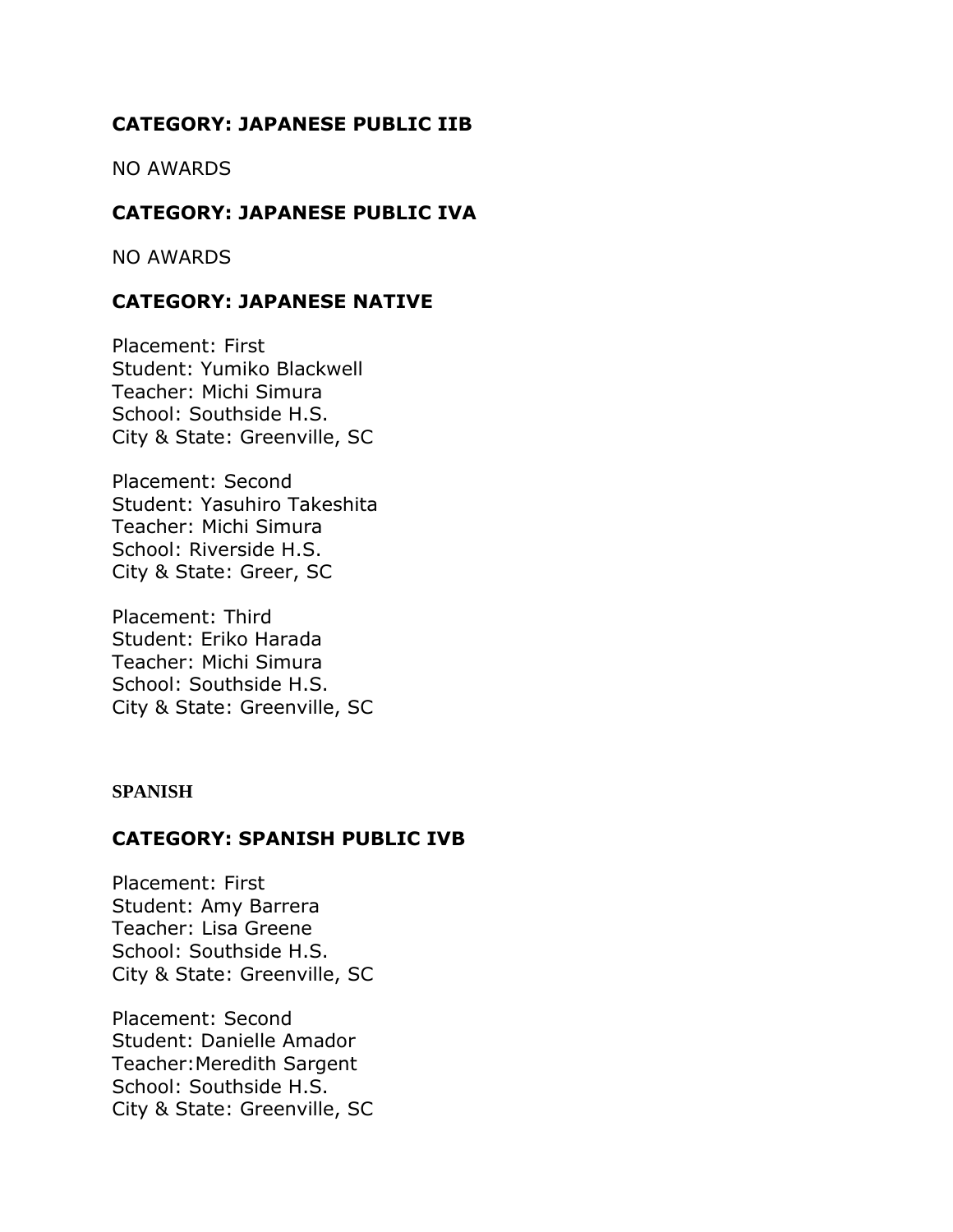Placement: Third Student: Richard Wirth Teacher: Enrique Vázquez School:A.R. Johnson H.S. City & State: Augusta, GA

## **CATEGORY: SPANISH PUBLIC IA-2**

Placement: First Student: Kelly Bowers Teacher: Tracy Ward School: Walhalla H.S. City & State: Walhalla, SC

Placement: Second Student: Madeline McAllister Teacher: Mary Ann Velasco School: McIntosh H.S. City & State: Peachtree City, GA

Placement: Third Student: Jessie Thompson Teacher: Yasmín Marrero School: Starr's Mill H.S. City & State: Fayetteville, GA

#### **CATEGORY: SPANISH PUBLIC IIA-1**

Placement: First Student: Gale Thompson Teacher: Deborah Tate School: Southside H.S. City & State:Greenville, SC

Placement: Second Student: Nathaniel Lee Teacher: Salima Bacchus School: Cedar Shoals H.S. City & State: Athens, GA

Placement: Third Student: Rebecca Cook Teacher: Lores Hauck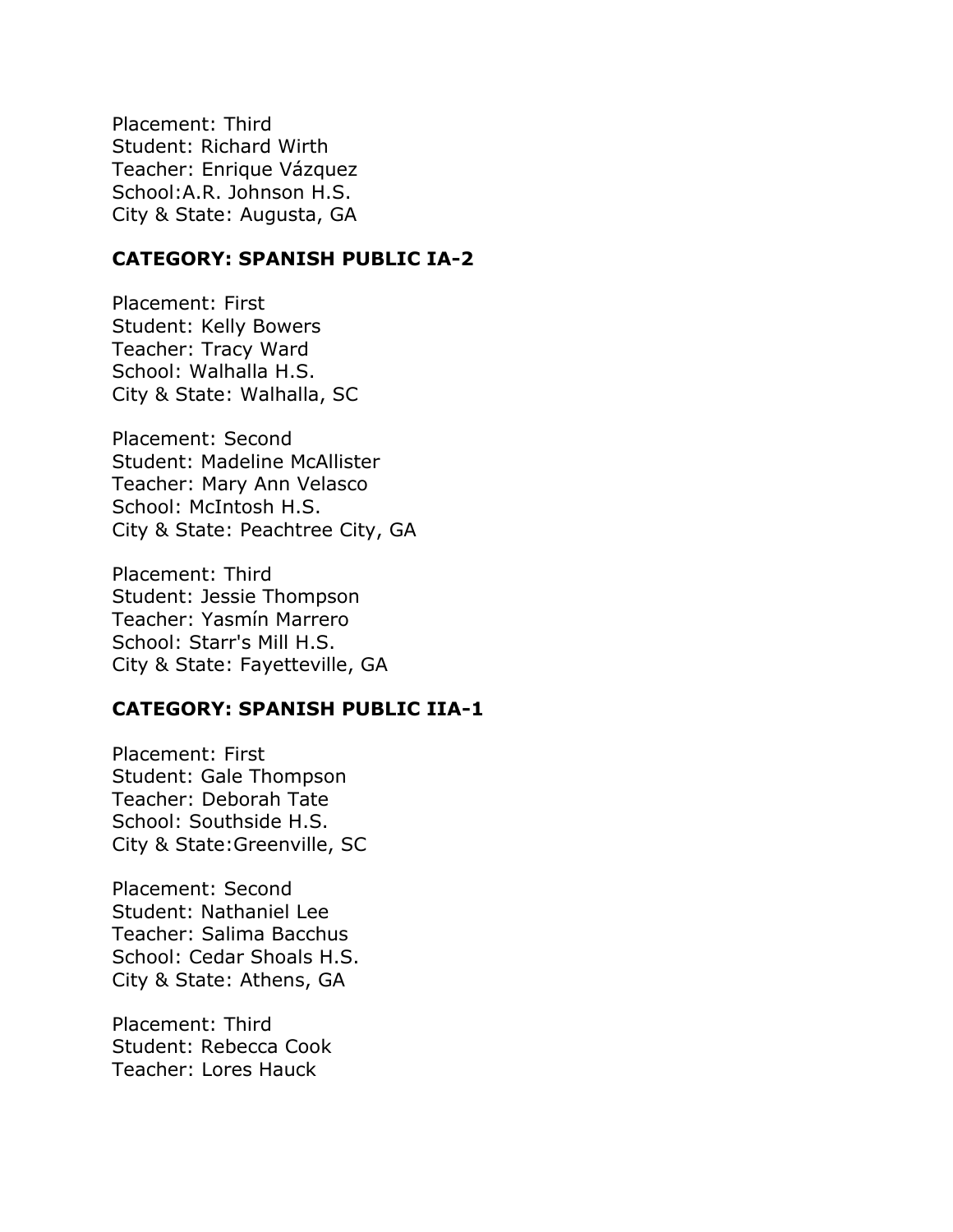School: Habersham Central H.S. City & State: Mt. Airy, GA

## **CATEGORY: SPANISH PUBLIC IIIA-2**

Placement: First Student: Elizabeth McErlean Teacher: Micheal Thompson School: Battery Creek H.S. City & State: Beaufort, SC

Placement: Second Student: Charles Martin Teacher: Enrique Vázquez School: A.R. Johnson H.S. City & State: Augusta, SC

Placement: Third Student: Lauren Baker Teacher:Lori Wright School:McIntosh H.S. City & State: Peachtree City, GA

#### **CATEGORY: SPANISH PUBLIC IA-1**

Placement: First Student: Jessica Harris Teacher: Gale Ashmore School: D.W. Daniel H.S. City & State: Central, SC

Placement: Second Student: Donzel Council Teacher:Enrique Vázquez School: A/R/ Johnson H.S. City & State: Augusta, GA

Placement: Third Student: Cullen Cooke Teacher: Roseliz Sánchez School:Midland Valley H.S. City & State: Langley, SC

## **CATEGORY: SPANISH PUBLIC IIA-2**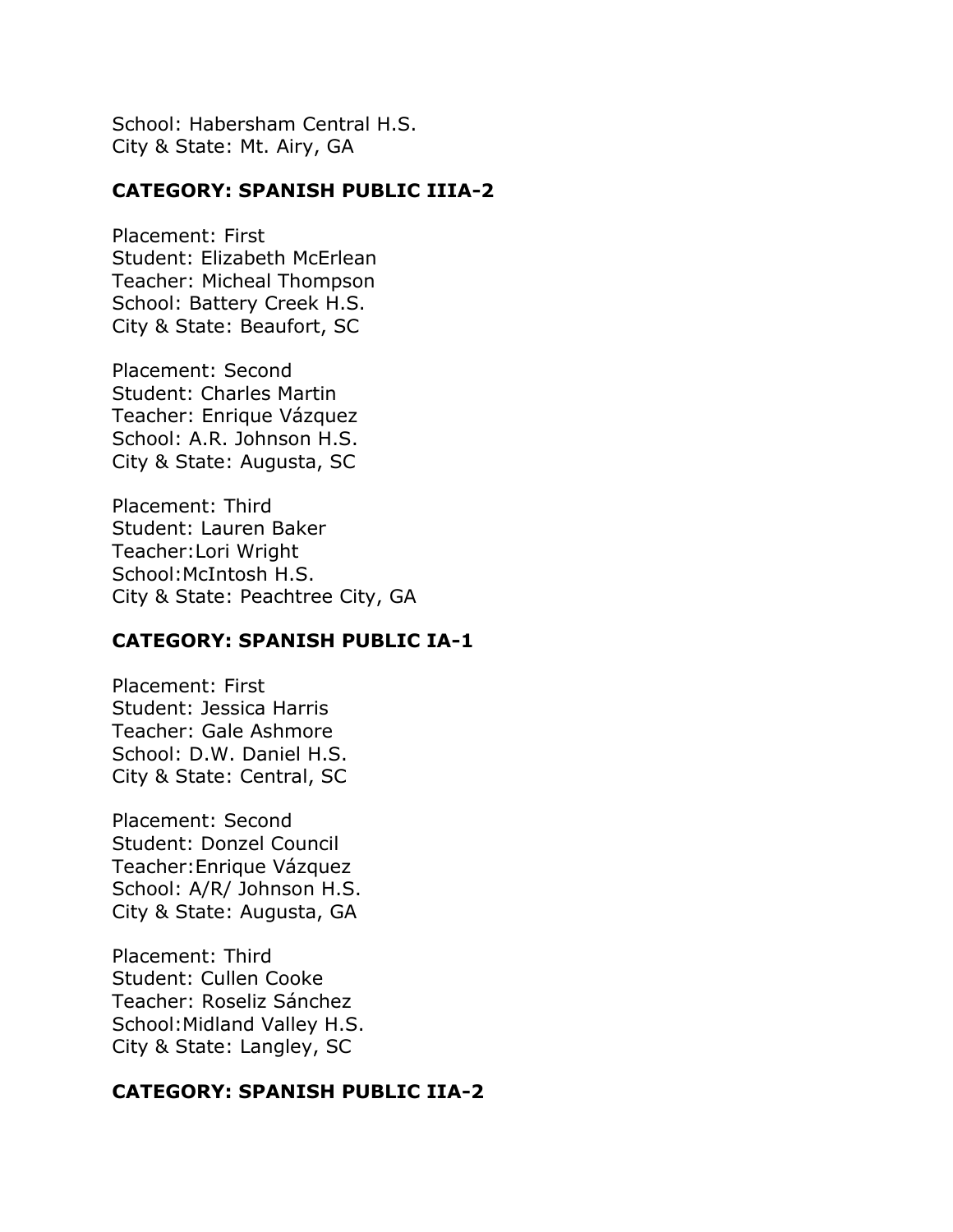Placement: First Student: Toni Walker Teacher: Nancy Lee School: Cedar Shoals H.S. City & State:Athens , GA

Placement: Second Student: Nikhil Bumb Teacher: Deborah TAte School: Southside H.S. City & State: Greenville, SC

Placement: Third Student: Matthew Walker Teacher: Faith Davis School: Starr's Mill H.S. City & State: Fayetteville, GA

#### **CATEGORY: SPANISH PUBLIC IIIA-3**

Placement: First Student: Kiran Valiana Teacher: Priscilla Mucklow School: Starr's Mill H.S. City & State: Fayetteville, GA

Placement: Second Student: Victoria Allen Teacher: Catherine Vinel School: Battery Creek H.S. City & State: Beaufort, SC

Placement: Third Student: Dylan Trakas Teacher: Shanna Yown School: Spartanburg H.S. City & State: Spartanburg, SC

## **CATEGORY: SPANISH PUBLIC IIA-3**

Placement: First Student: Michael Garner Teacher: Enrique Vázquez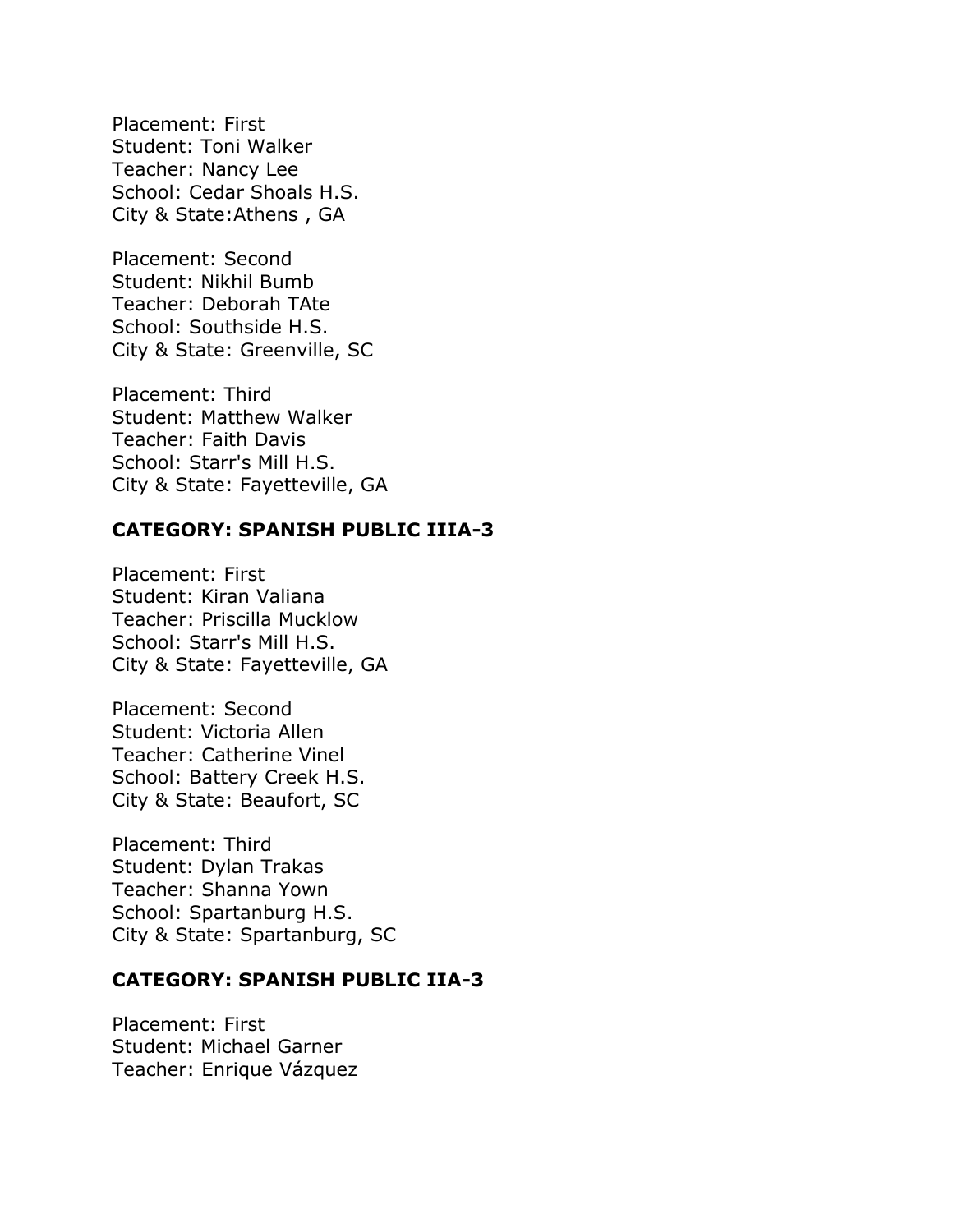School:A.R. Johnson H.S. City & State: Augusta, GA

Placement: Second Student: Jennifer Henderson Teacher: Meredith Sargent School: Southside H.S. City & State: Greenville, SC

Placement: Third Student: Thomasina Hall Teacher: Louise Stanford School: SC Governor's School City & State: Greenville, SC

## **CATEGORY: SPANISH PUBLIC IIIA-4**

Placement: First Student: Nicole Nissen Teacher: Mary Ann Velasco School: McIntosh H.S. City & State: Peachtree City, GA

Placement: Second Student: Maria Charles Teacher: Shanna Yown School: Spartanburg H.S. City & State: Spartanburg, SC

Placement: Third Student: Suzanne Jumper Teacher: José Pumarejo School: Battery Creek H.S. City & State: Beaufort, SC

## **CATEGORY: SPANISH PUBLIC IVA-1**

Placement: First Student: Antonette Shaw Teacher: Meredith Sargent School: Southside H.S. City & State: Greenville, SC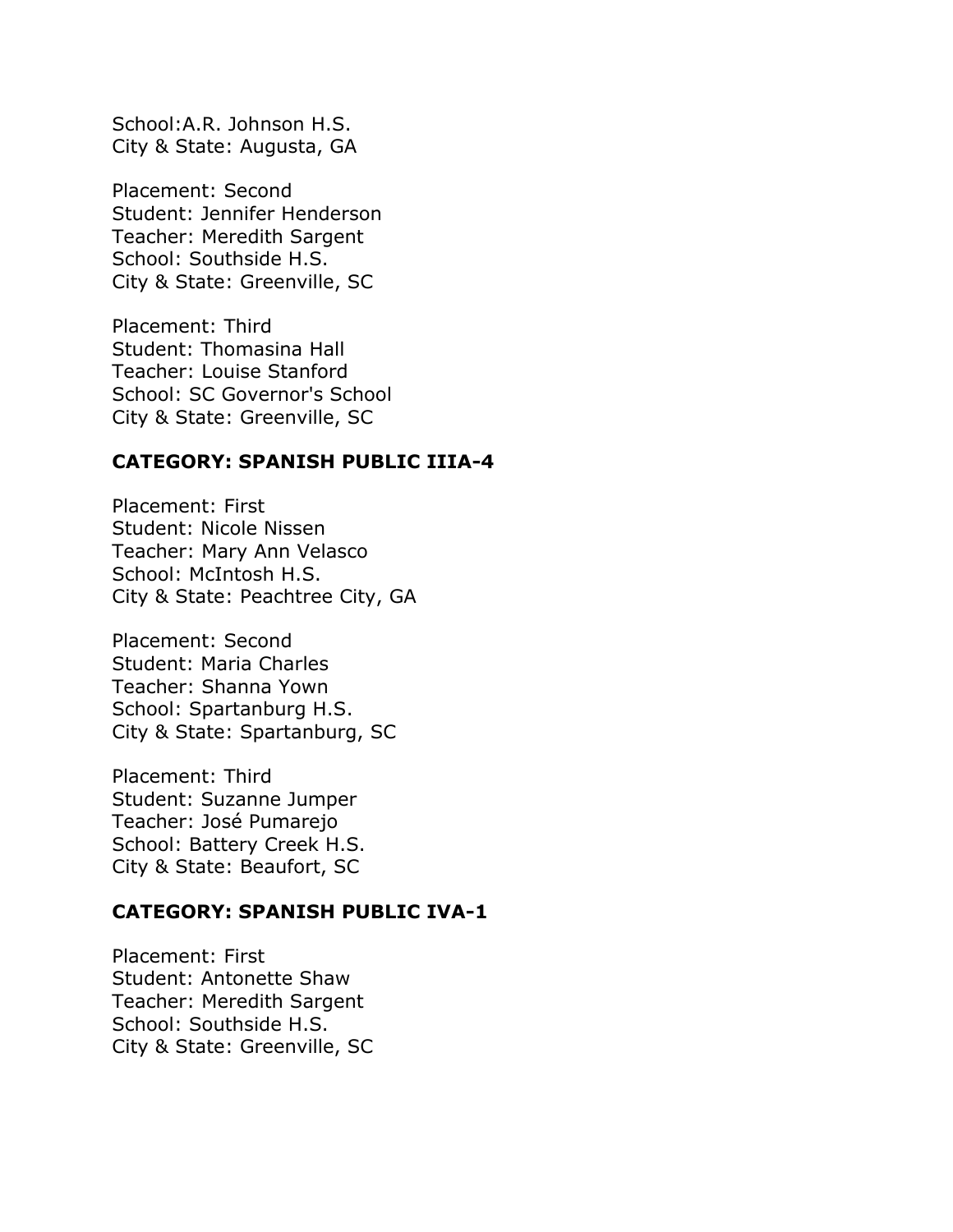Placement: Second Student: Matthew Foter Teacher: Enrique Vázquez School: A.R. Johnson H.S. City & State: Augusta, GA

Placement: Third Student: Andrew LaVoie Teacher: Lectore Zamore School: McIntosh H.S. City & State: Peachtree City, GA

## **CATEGORY: SPANISH PUBLIC IIA-4**

Placement: First Student: Amanda Young Teacher: Mary O'Brian School: Starr's Mill H.S. City & State: Fayetteville, GA

Placement: Second Student: Jocelyn Brown Teacher: Jamie Soto School: Greenville Technical Charter City & State: Greenville, SC

Placement: Third Student: Charity Glover Teacher:Scott Hawkins School: Butler H.S. City & State: Augusta, GA

## **CATEGORY: SPANISH PUBLIC IIB**

Placement: First Student: Lugo Francesca Teacher: Yasmín Marrero School: Starr's Mill H.S. City & State: Fayetteville, GA

Placement: Second Student: John Macon Teacher: Enrique Vázquez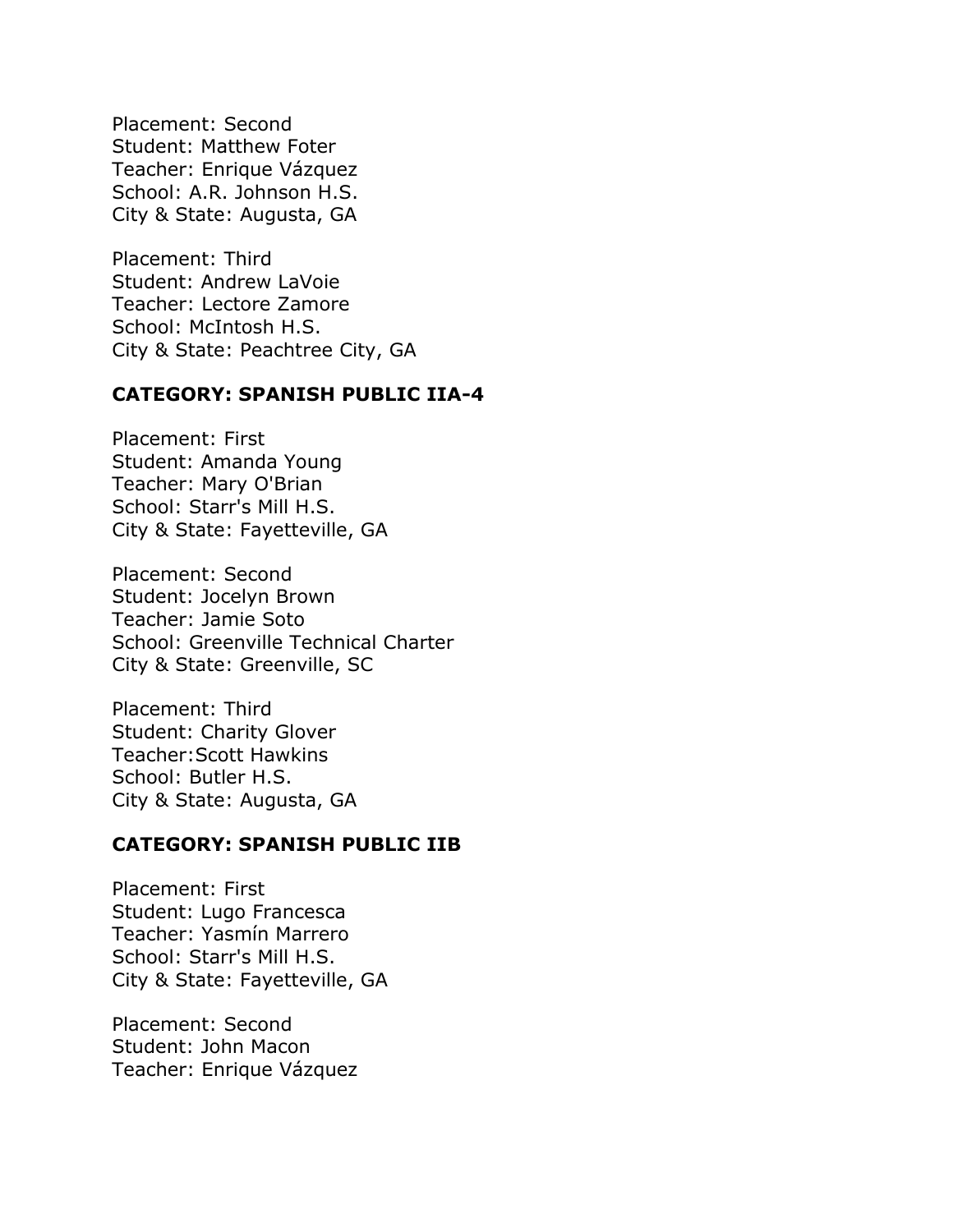School: A.R. Johnsonl H.S. City & State: Augusta, GA

Placement: Third Student: Janet Custer Teacher: Gale Ashmore School: D.W. Daniel H.S. City & State: Central, SC

## **CATEGORY: SPANISH PUBLIC IIIB**

Placement: First Student: Ciara Jenkins Teacher:Enrique Vázquez School: A.R. Johnson H.S. City & State: Augusta, GA

Placement: Second Student: Siera Dixon Teacher: Enrique Vázquez School: A.R. Johnson H.S. City & State: Augusta, GA

Placement: Third Student: No award

# **CATEGORY: SPANISH PUBLIC IVA-2**

Placement: First Student: Alicia Johnson Teacher: Salima Bacchus School: Cedar Shoals H.S. City & State: Athens, GA

Placement: Second Student: Mary Hayes. Teacher: Rebecca Bogan School: D.W. Daniel H.S. City & State: Central, SC

Placement: Third Student: Devin Smith Teacher: Lisa Greene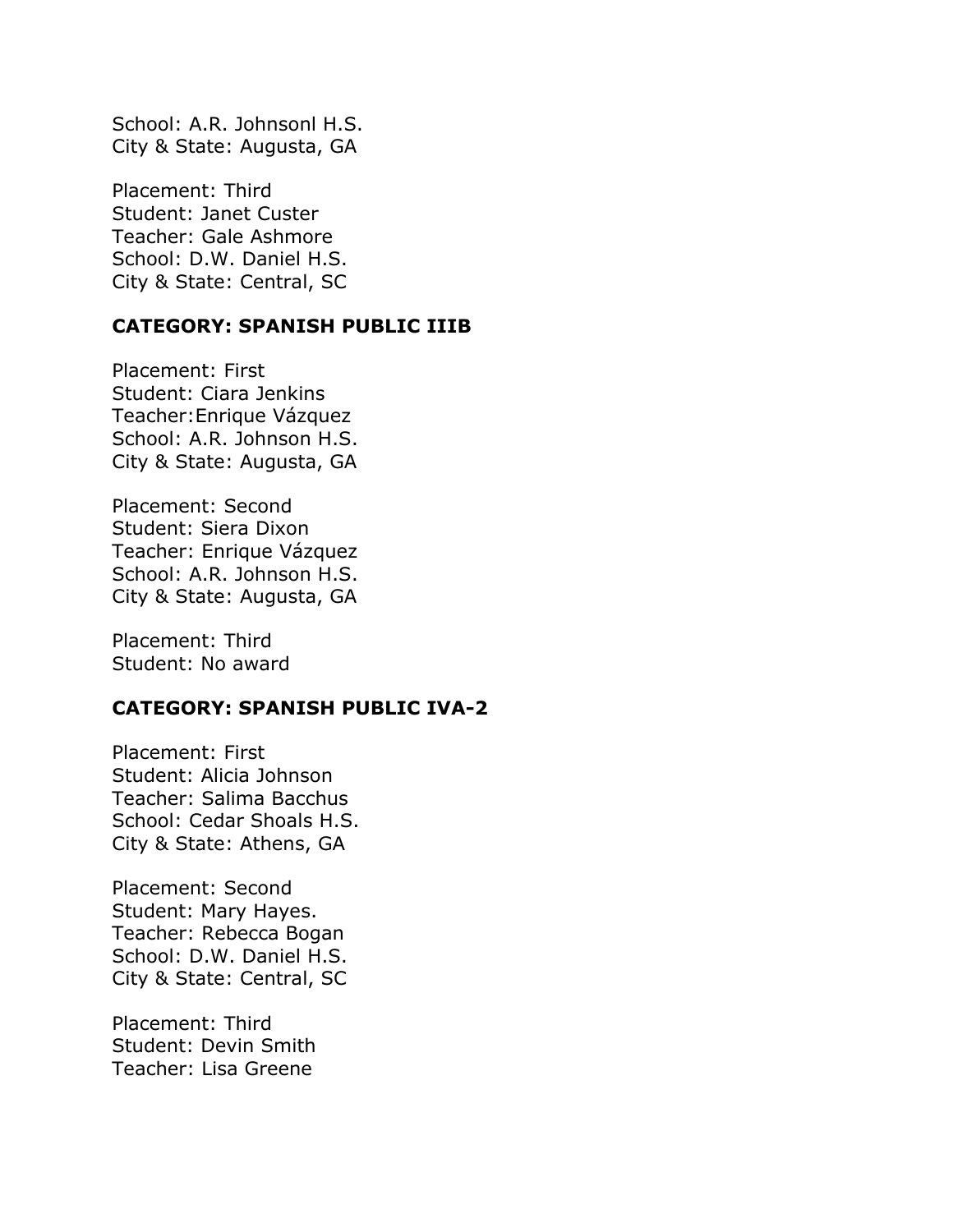School: Southside H.S. City & State: Greenville, SC

## **CATEGORY: SPANISH PUBLIC IB**

Placement: First Student: Marlayna Younblood Teacher: Enrique Vázquez School: A.R. Johnson H.S. City & State:Augusta, GA

Placement: Second Student: Angela Garza Teacher: Yasmín Marrero School: Starr's Mill H.S. City & State: Fayetteville,

Placement: Third Student: Patricia Ringgold Teacher: Margaret Wright School: Butler H.S. City & State: Augusta, GA

#### **CATEGORY: SPANISH PUBLIC IIA-5**

Placement: First Student: Malorie Freeman Teacher: Lores Hauck School: Habersham Central H.S. City & State:Mt. Airy, GA

Placement: Second Student: Nicolas Reagan Teacher: Salima Bacchus School: Cedar Shoals H.S. City & State: Athens, GA

Placement: Third Student: Chara Darden Teacher: Loretta Levi School: Glenn Hills H.S. City & State: Augusta, GA

## **CATEGORY: SPANISH PUBLIC IIIA-1**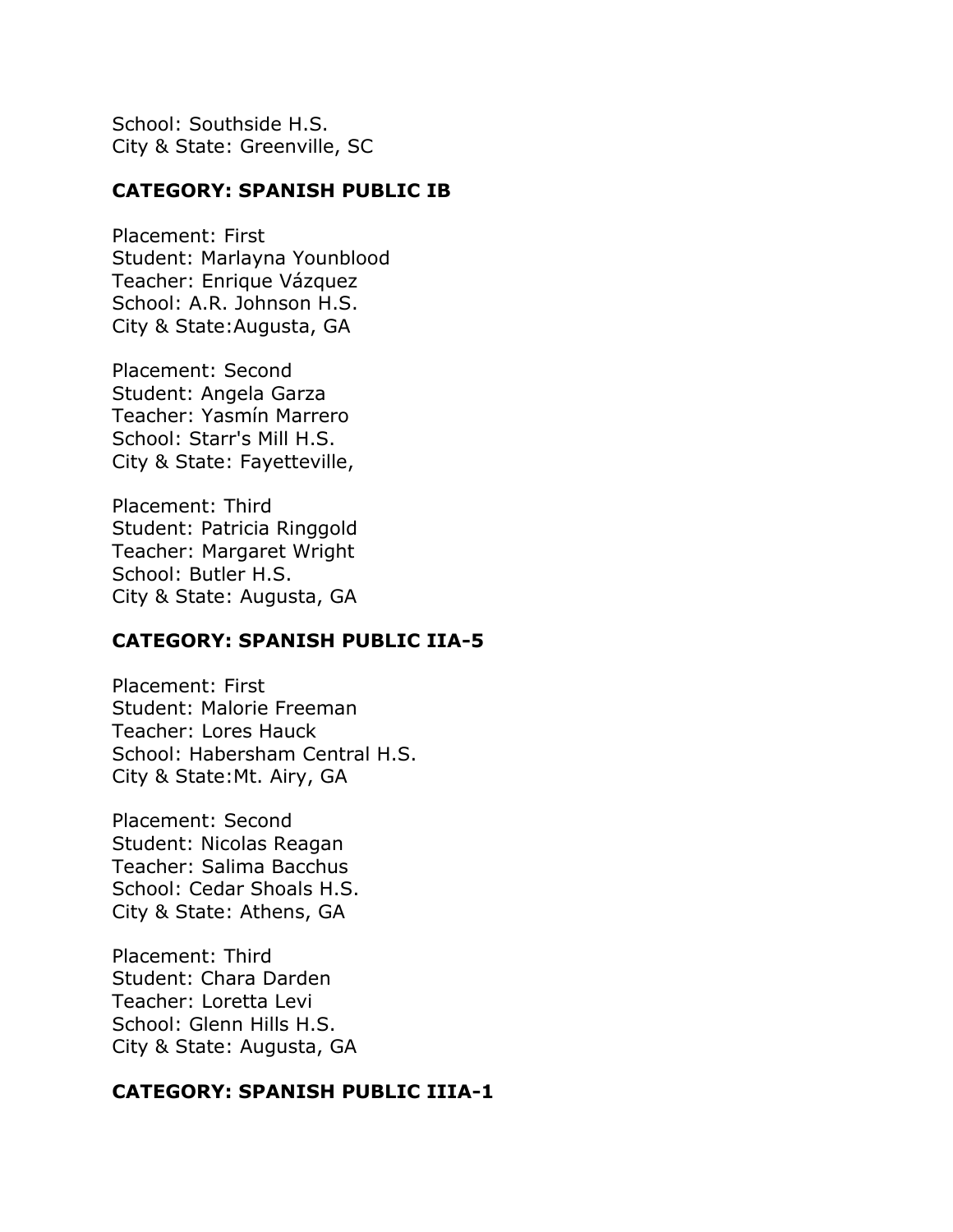Placement: First Student: Whitney Nelson Teacher: José Pumarejo School: Battery Creek H.S. City & State:Beaufort, SC

Placement: Second Student: Christina Williams Teacher: Enrique Vázquez School: A.R. Johnson H.S. City & State: Augusta, GA

Placement: Third Student: Rebecca Ackman Teacher:Mary Ann Velasco School:McIntosh H.S. City & State: Peachtree City, GA

## **CATEGORY: SPANISH PUBLIC IVA-3**

Placement: First Student: Halie Morris Teacher: James Jones School: Clarke Central H.S. City & State:Athens, GA

Placement: Second Student: Rebecca Dalhouse Teacher: Rebecca Bogan School: D.W. Daniel H.S. City & State: Central, SC

Placement: Third Student: Sara Farooqi Teacher:Faith Davis School: Starr's Mill H.S. City & State: Fayetteville, GA

#### **CATEGORY: SPANISH PRIVATE IIIB**

Placement: First Student: Rebecca López Teacher: Kathy Trakas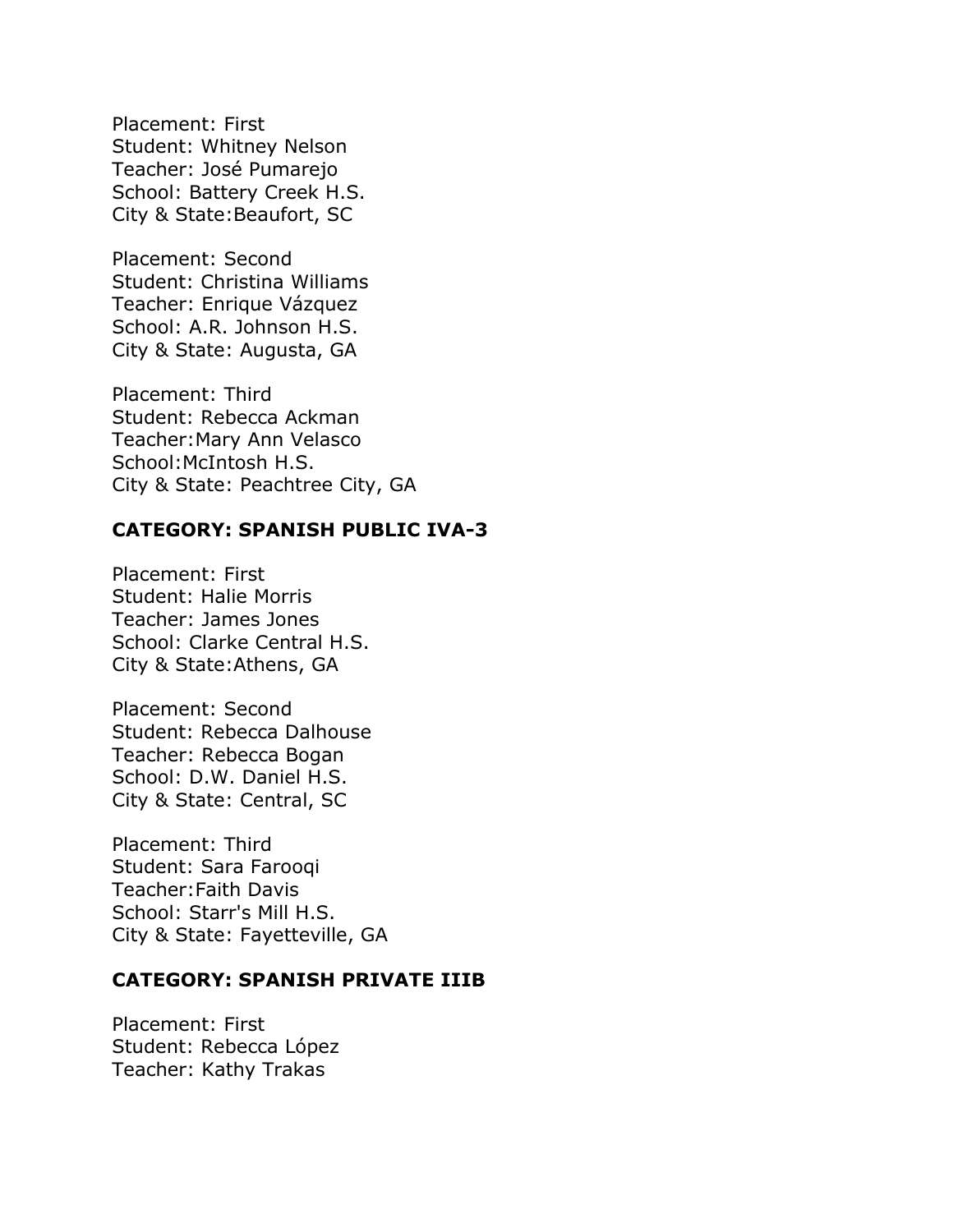School: Spartanburg Day School City & State: Spartanburg, SC

Placement: Second Student: Cordula Simon Teacher: Kathy Trakas School: Spartanburg Day School City & State: Spartanburg, SC

Placement: Third Student: No award

#### **CATEGORY: SPANISH PRIVATE IA**

Placement: First Student: David Feldman Teacher: Sara Edwards School: Spartanburg Day School City & State: Spartanburg, SC

Placement: Second Student:No award Teacher: School: City & State:

Placement: Third Student: No award

#### **CATEGORY: SPANISH PRIVATE IIIA**

Placement: First Student: Elizabeth Morrow Teacher: Jennifer Kappel School: Christ Church Episcopal City & State: Greenville, SC

Placement: Second Student: Alexis Ferguson Teacher: Kathy Trakas School: Spartanburg Day School City & State: Spartanburg, SC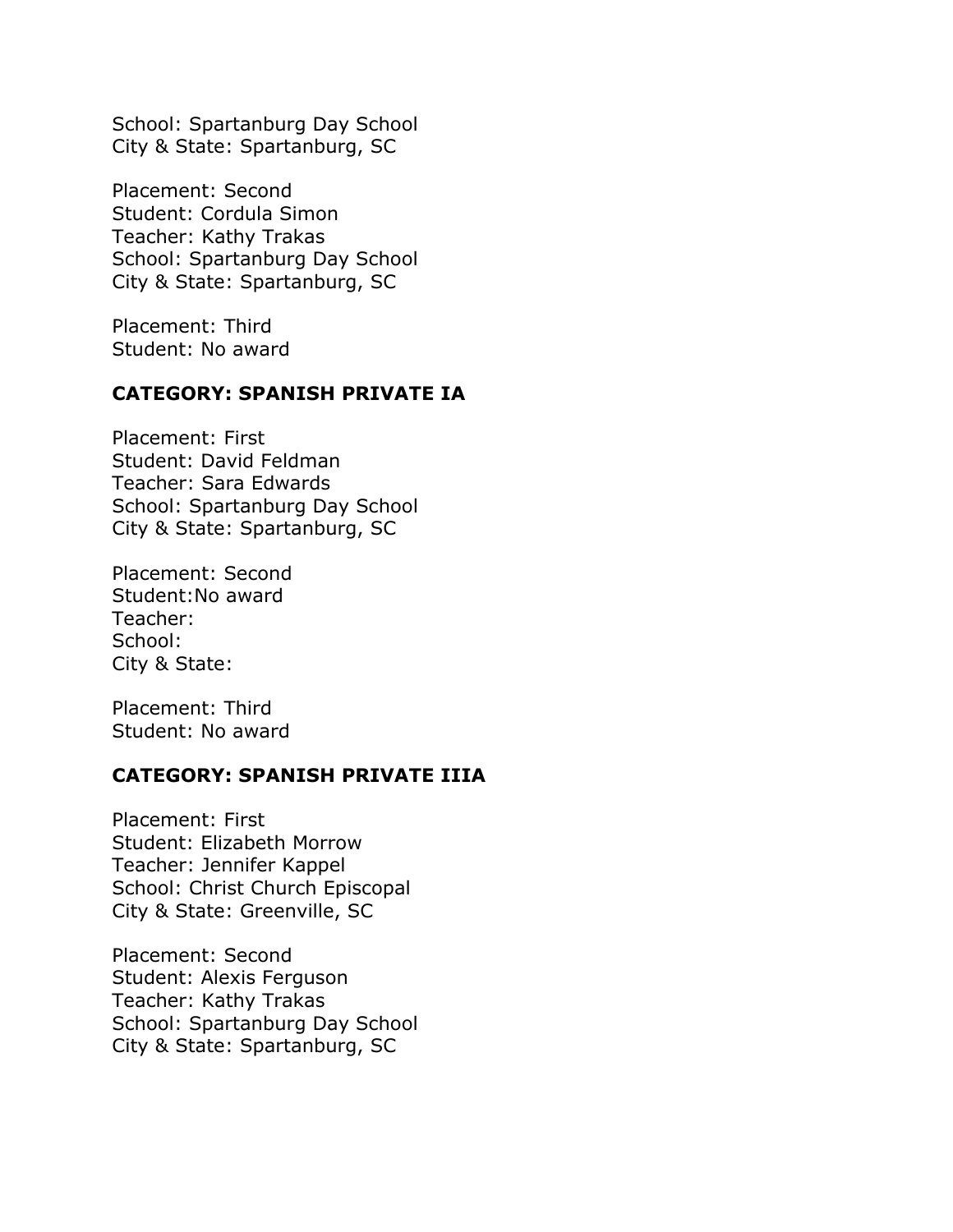Placement: Third Student: Elizabeth Switzer Teacher: Kathy Trakas School: Spartanburg Day School City & State: Spartanburg, SC

## **CATEGORY: SPANISH PRIVATE IA**

Placement: First Student: Amber Wray Teacher: Kathy Trakas School: Spartanburg Day School City & State: Spartanburg, SC

Placement: Second Student: Thomas Smith Teacher:Stephanie Hanson School: St. Paul the Apostle H.S. City & State: Spartanburg, SC

Placement: Third Student: Krystal Booker Teacher: Viri Lashley School: St. Joseph's H.S. City & State: Greenville, SC

# **CATEGORY: SPANISH PRIVATE IIB**

Placement: First Student: Anne Curtis Teacher:jennifer Mabry School: Christ Church Episcopal City & State: Greenville, SC

Placement: Second Student:No award

Placement: Third Student: No award

## **CATEGORY: SPANISH PRIVATE IVA**

Placement: First Student: No award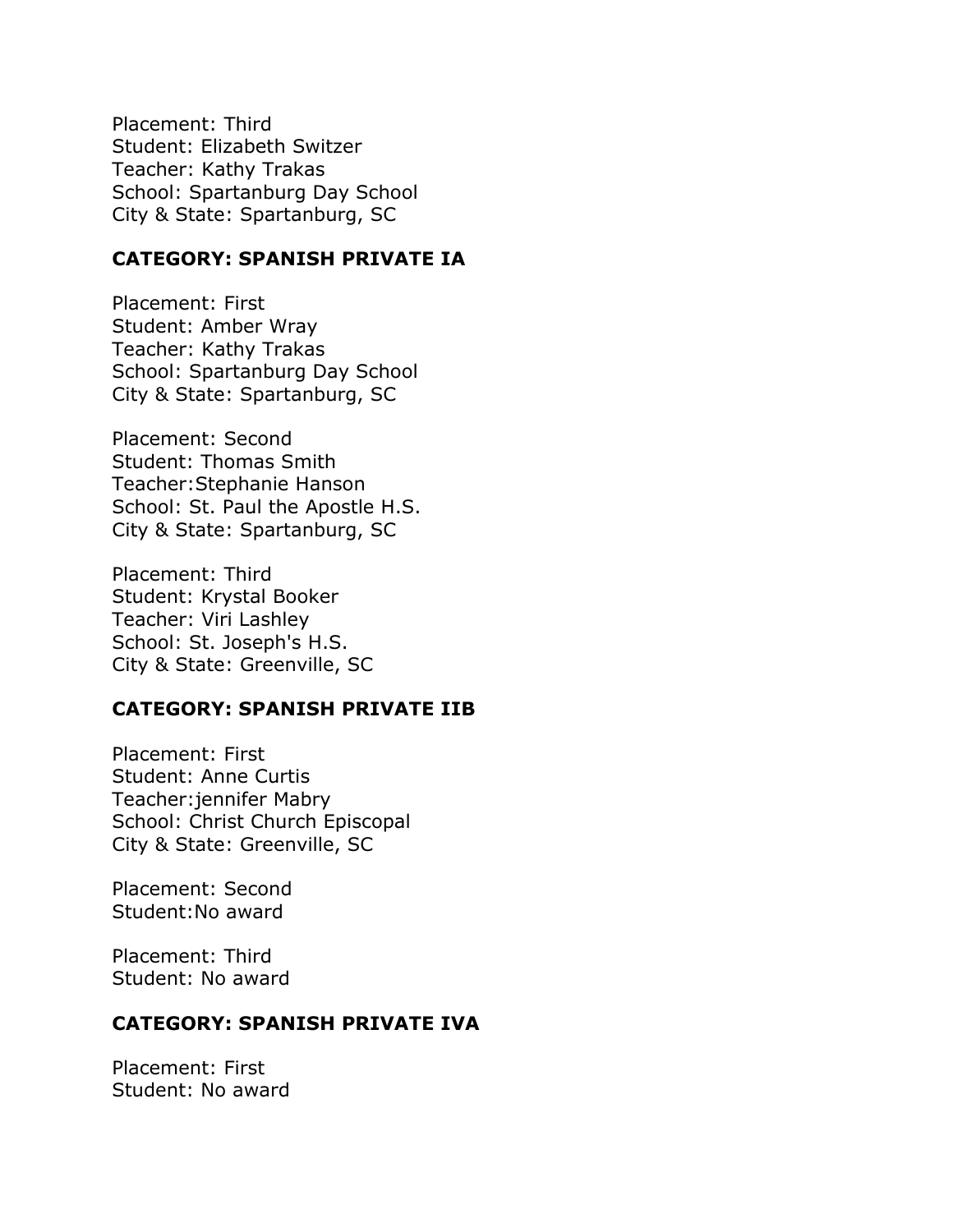Teacher: School: City & State:

Placement: Second Student: Ashley Berkland Teacher: kathy Trakas School: Spartanburg Day School City & State:Spartanburg, SC

Placement: Third Student:Basil Mironer Teacher:Kathy Trakas School: Spartnaburg Day School City & State: Spartanburg, SC

## **CATEGORY: SPANISH PRIVATE IB**

Placement: First Student: No award

Placement: Second Student: Lauren Meeks Teacher: Kathy Trakas School: Spartanburg H.S. City & State: Spartanburg, SC

Placement: Third Student: No award

## **CATEGORY: SPANISH NATIVE -1**

Placement: First Student: Lissette Claudio Teacher: Enrique Vázquez School: A.R. Johnson H.S. City & State: Augusta, GA

Placement: Second Student:Elizabeth Canas Teacher: Lisa Greene School: Southside H.S. City & State: Greenville, SC